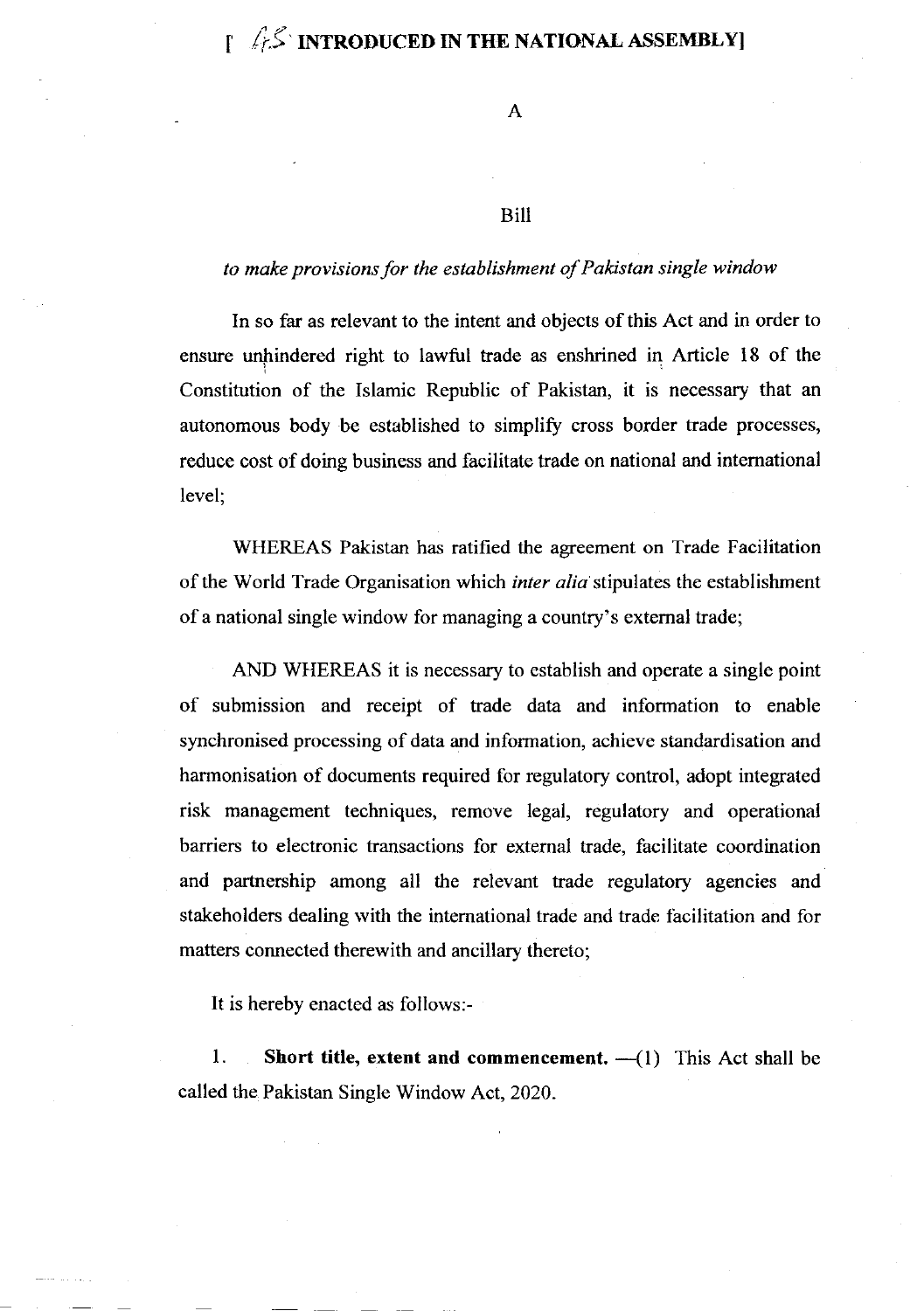(2) It shall extend to the whole of Pakistan.

(3) It shall come into force from such date as the Federal Government may, by a notification in the official Gazette, appoint.

2. **Definitions.**  $-(-1)$  In this Act, unless there is anything repugnant in the context or subject,-

- (a) "Agreement on Trade Facilitation" means the Trade Facilitation Agreement (TFA) of the World Trade Organisation as ratified by Pakistan;
- (b) "Board of Directors" means the Board of Directors of the operating entity established under the Companies Act, 20 l7(XIX of 2017):
- (c) "Chairperson" means the Chairperson of the Governing Council established under this Act;
- (d) "electronic" includes electrical, digital, magnetic, optical, biometric, electrochemical, wireless or electromagnetic technology;
- (e) "electronic document" includes documents, records, information, communications or transactions in electronic form;
- (0 "electronic signature" means any letters, numbers, symbols, images, characters or any combination thereof in electronic form, applied to, incorporated in or associated with an electronic document, with the intention of authenticating or approving the same, in order to establish authenticity or integrity or both;
- (g) "Governing Council" means the Pakistan Single Window Goveming Council established under section 4;
- (h) "information" includes text, message, data, voice, sound, database. video, signals, software, computer programs, codes including object code and source code;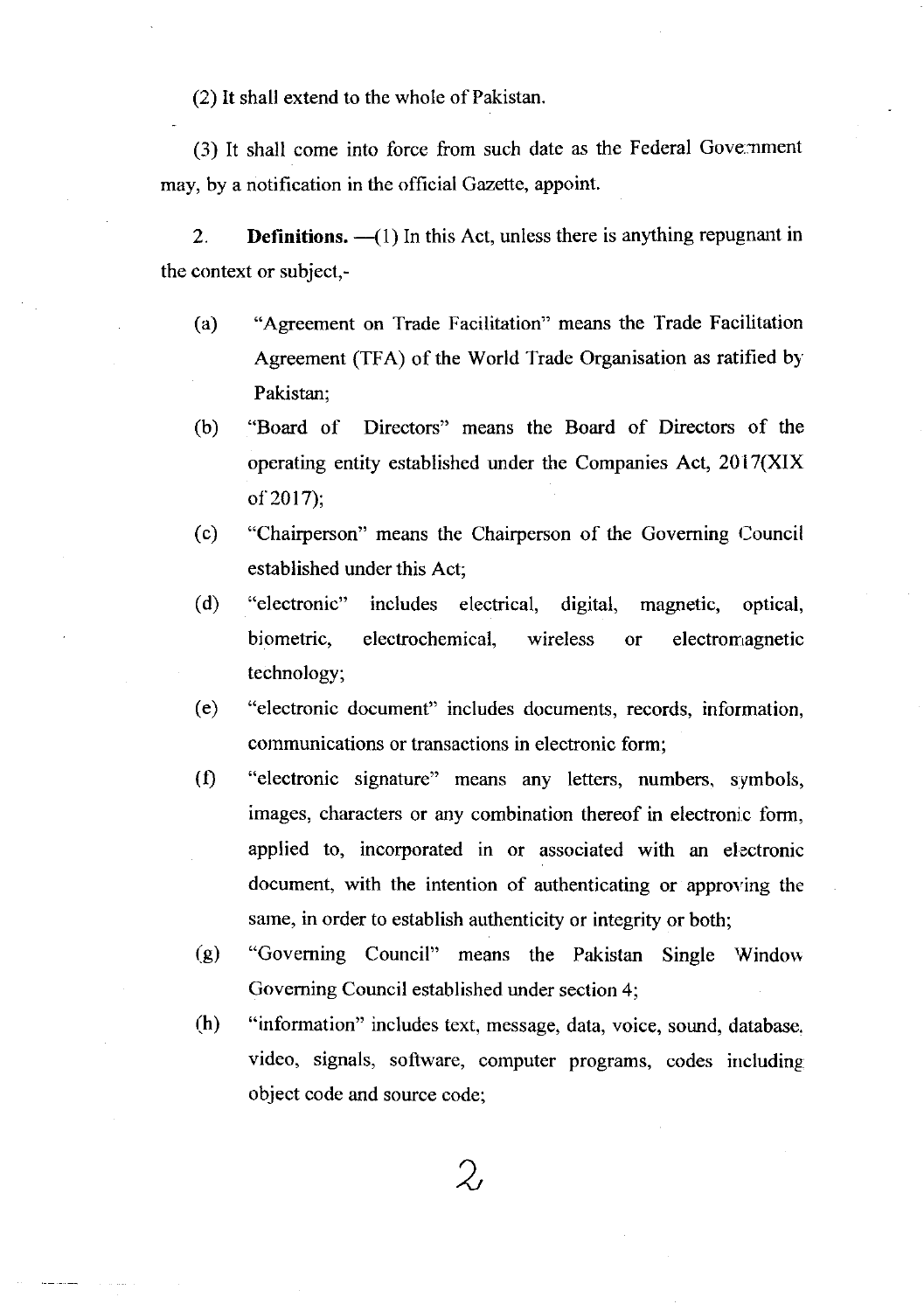- (i) "lead agency" means the organization responsible for or appointed under section 5 for implementation of Pakistan single window;
- (j) "member" means a member of the Governing Council including its Chairperson;
- (k) "memorandum of understanding" means the memorandum of understanding signed by and between the Goveming Council with the lead agency and its operating entity, or any OGAs;
- (l) "operating entity" means an entity created by the lead agency under section 6;
- (m) "Pakistan single window" -means an information and communication technology based facility that allows persons or entities involved in trade and transport to lodge standardised information and documents with a single-entry point to fulfil import, export and transit-related regulatory requirements in Pakistan without being required to submit the same data element more than once;
- (n) "other govemment agencies" hereinafter referred to as OGAs means any of the regulatory authorities including their subordinate entities as listed in the schedule whether referred to jointly or severally;
- (o) "prescribed" means prescribed by rules or regulations made under this Act;
- (p) "registration" means issuance of a unique user identifier to any person or entity to access the Pakistan single window system, in the prescribed manner;
- (q) "risk management system" means the systematic application of trade controls and management procedures on goods, means of transport and passengers including at pre-arrival, clearance or post clearance stage for identifying, analysing, evaluating, monitoring,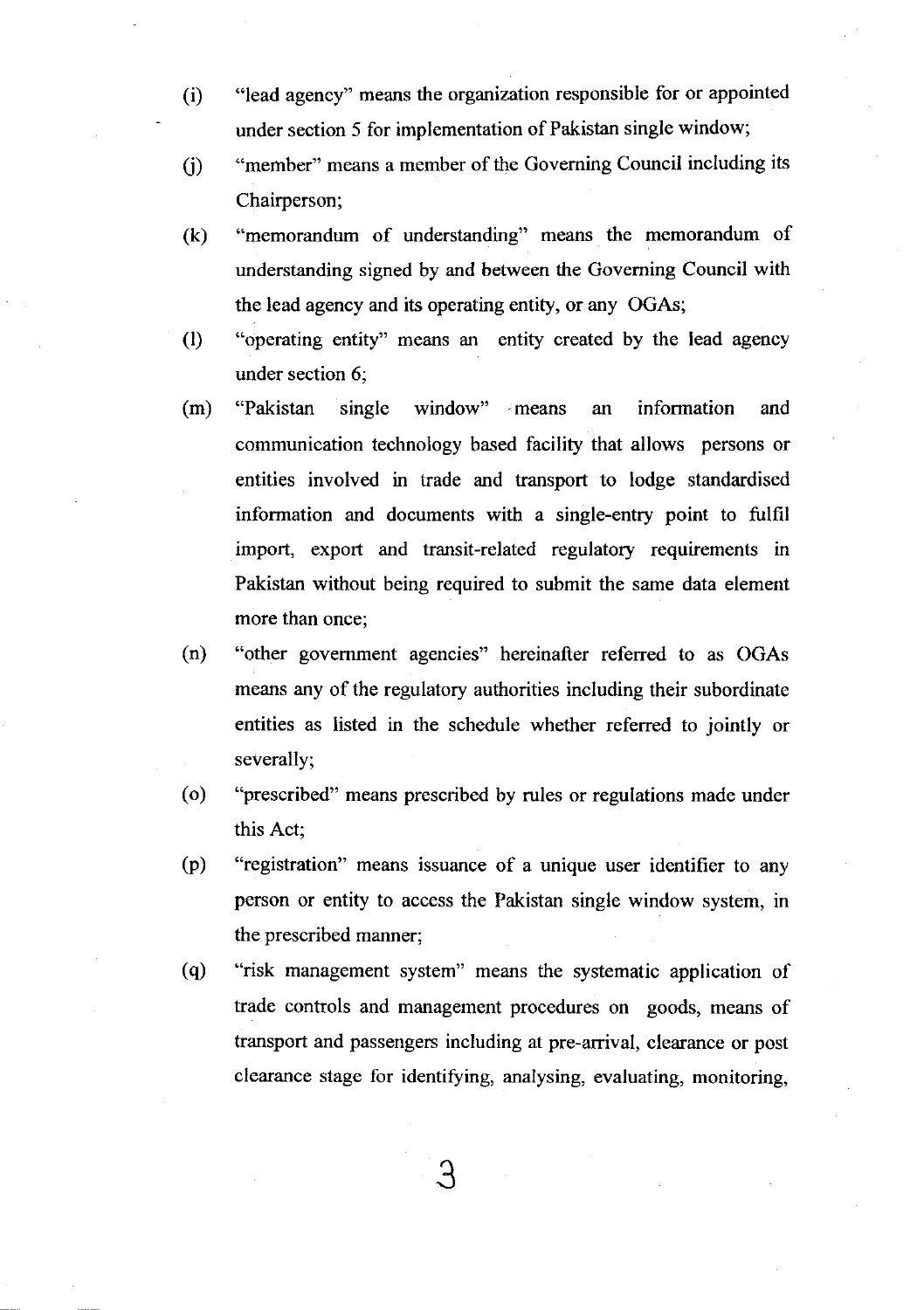reviewing and treating the risks associated with them and includes priority accorded to compliant, persons, entities or organisations using the Pakistan single window system;

- $(r)$ "rules" means the rules made under this Act;
- (s) "secretariat" means the secretariat to the Governing Council established under section 4;
- (t) "secretary to the Goveming Council" means the secretary to the Governing Council;
- (u) "selectivity criteria" means the risk parameters determined by the risk management committee constituted in prescribed manner, for meaningful application of risk management system;
- (v) "system" means an electronic system for creating, generating, sending, receiving, storing, reproducing, displaying, recording or processing information or any part thereof;
- (w) "trade bodies" means any of the recogrized and registered chambers of commerce and industry, representatives thereof, registered professional associations, trade unions and others,'
- "trade controls" means measures applied by the officers of Pakistan customs service or other Govemment agencies through the Pakistan single window system to manage risks and ensure compliance with the laws, regulations and rules for the time being in force; and (x)
- "un-authorised access" means access to an information system or data which is not available for access by general public, without authorisation or in violation of the terms and conditions of the authorisation. (v)

(2) Any other expressions used but not delined in this Act, shall have the same rneanings assigned thereto in the respective laws and rules made thereunder.

 $\mathsf{U}$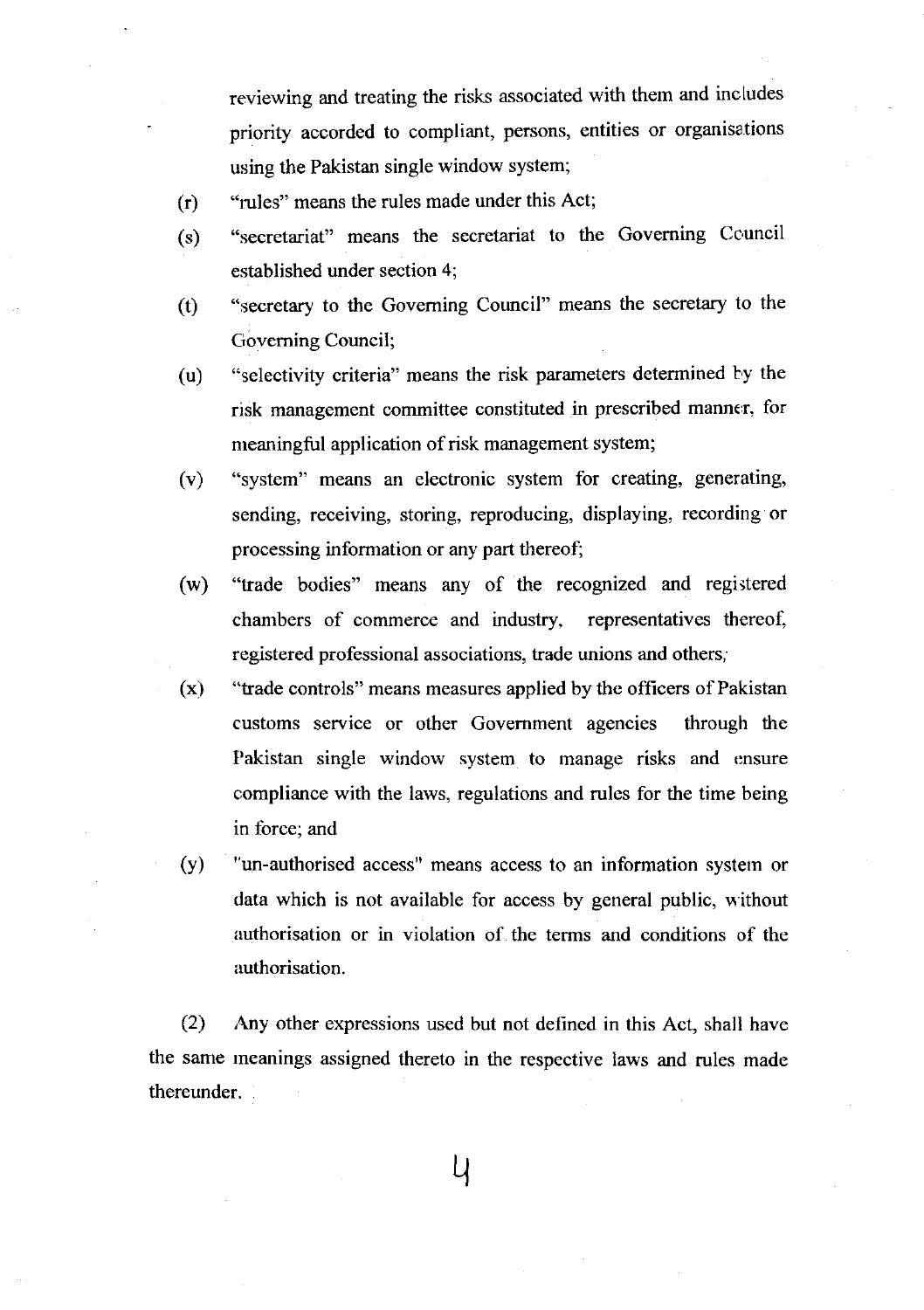3. Establishment of the Pakistan single window.{l) The Federal Govemment shall, by notification in the official Gazette, establish a facility to be known as the Pakistan single window to facilitate efficient imports, exports, intemational transit and matters ancillary thereto, across Pakistan's national territory and notified intemational borders and shall use any technological means available or made available in the future, for the purpose.

(2) The Federal Government may provide financial, human and administrative resources as it may deem necessary, for the establishment, operation, maintenance and in case of exigency or technological advancements, the succession and replacement of Pakistan single window.

(3) Pakistan customs department and OGAs shall participate in and form an integral part of the Pakistan single window and accordingly align their respective laws, regulations, procedures, processes and information requirements related to regulation of imports, exports, transit trade and associated transport with the Pakistan single window:

Provided that the Goveming Council may waive, in whole or in part, temporarily or otherwise, the requirement for participation of any OGA.

(4) Where any law, rules, regulations, by-laws, notifications, orders, procedures, instructions, circulars, etc related to import, export, transit or any matter ancillary thereto are required to be amended, rescinded or repealed, such amendment, rescission or repeal shall not be made except on the condition of previous publication giving a notice thereof in the official Gazette or through electronic means soliciting opinion of the persons likely to be affected thereby:

 $\mathcal{F}_{\mathcal{D}}$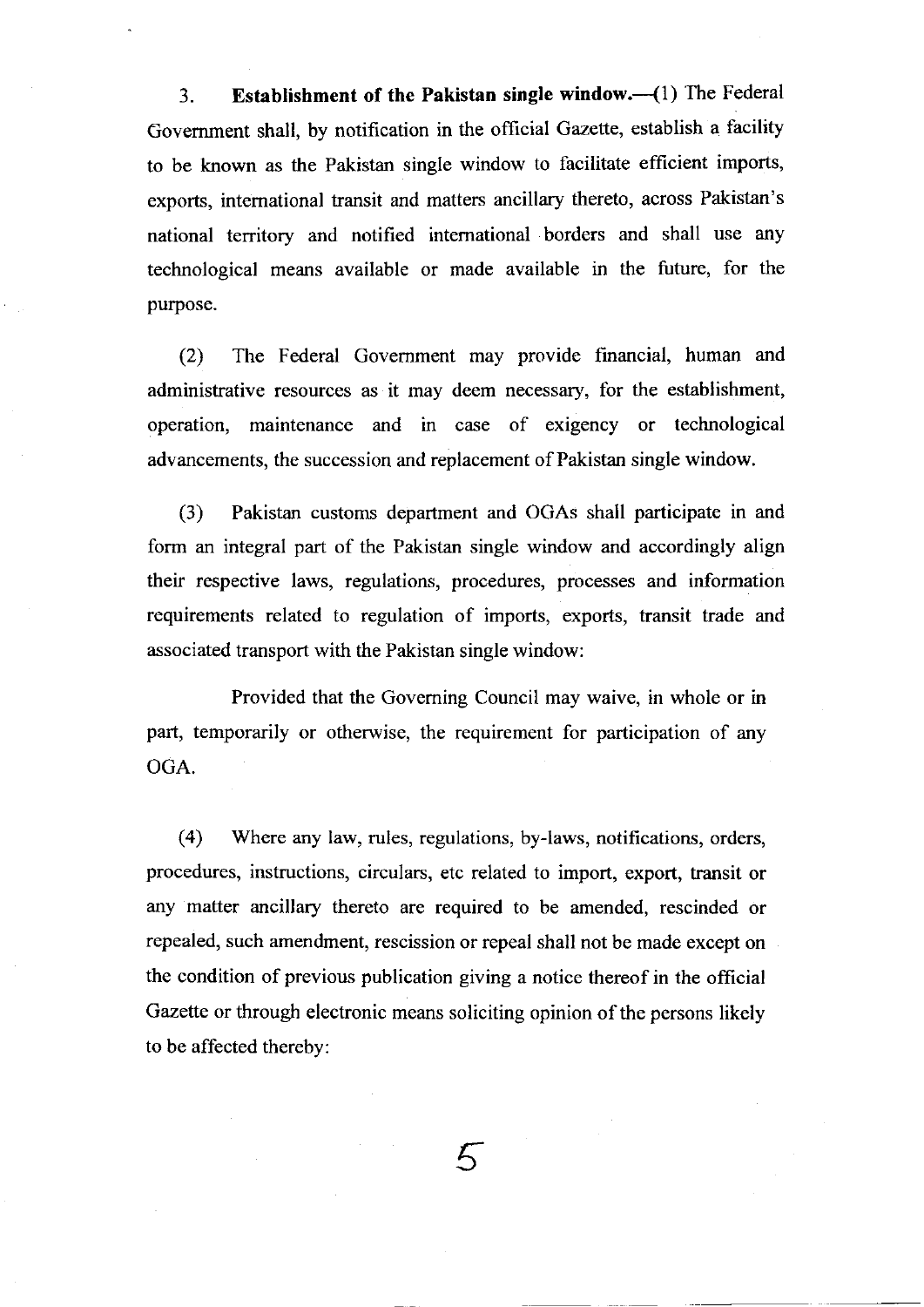Provided that the Governing Council may on its own or on <sup>a</sup> motion by Pakistan customs or any OGA and for reasons to be recorded in writing, dispense with the requirements, temporarily or otherwise, under this sub-section in case of exigency.

4. The Governing Council. $-(1)$  The Federal Government may, by notification in the official Gazette, establish a Goveming Council comprising Chairperson and such members as the Federal Government may specify thercin.

 $(2)$  No act or proceedings of the Governing Council shall be invalid by reason only of the existence of a vacancy in or defect in the constitution of the Governing Council.

(.3) The Federal Minister-in-charge of the Division to which business of this Act stands allocated shall be the Chairperson of the Governing Council.

(4) The Chairperson may delegate, powers to convene and chair meetings of the Governing Council, in case of necessity to any of its members.

1.5) The Governing Council may constitute committees comprising two or more of its members for performance of any task or inquiry as specified by the Governing Council and such committee shall send its recommendations or report to the Cioveming Council in such period as the Goveming Council may specify.

 $(6)$  Decision of the Governing Council shall be by simple majority of the members present and voting and the Chairperson or member presiding shall have a casting vote in case of equality of the votes.

 $\delta$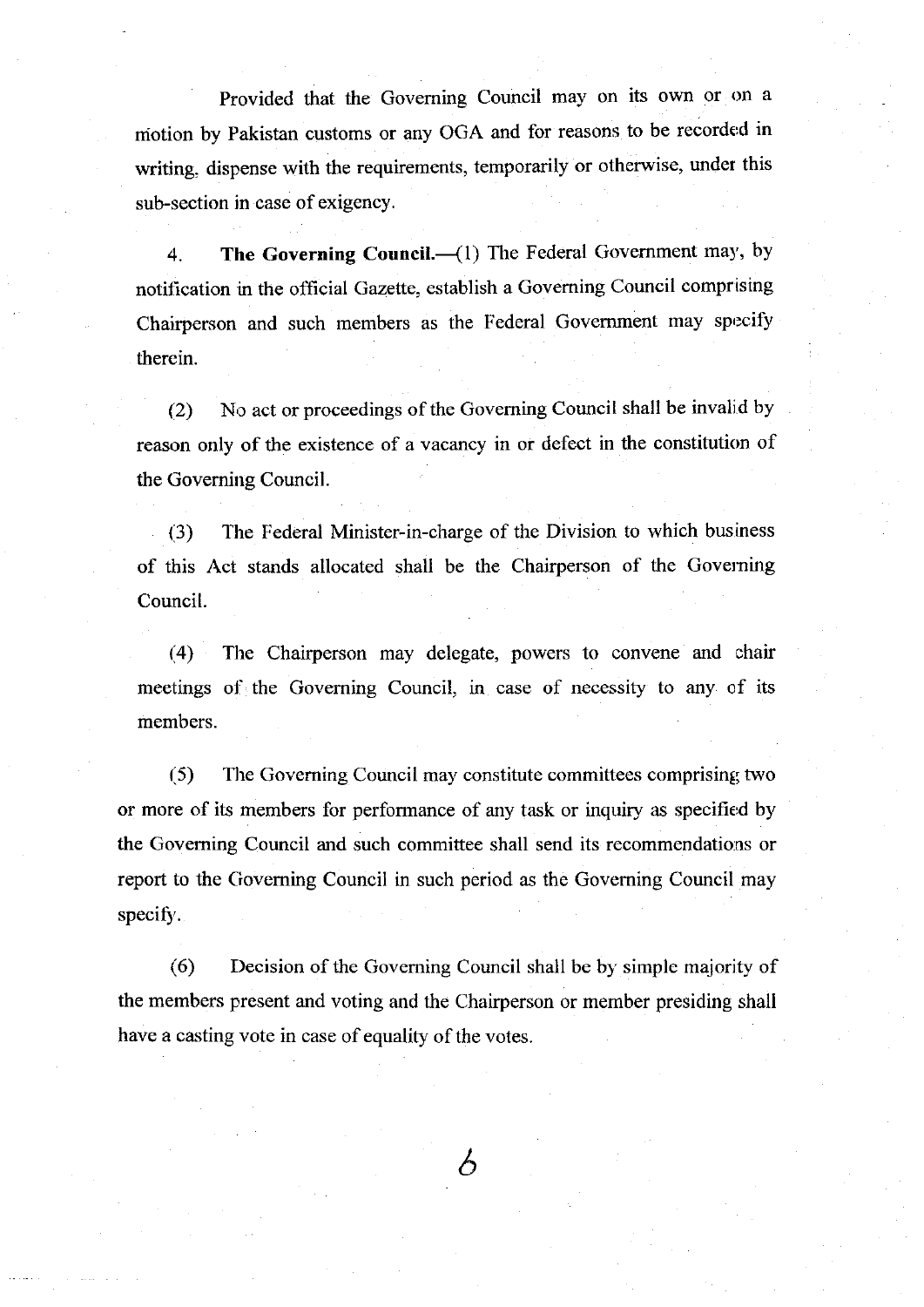(7) The Goveming Council may invite any persons or representatives of the trade or professional bodies or organisations to participate in its deliberations, make recommendations, submit reports and provide any assistance as the Goveming Council may deem appropriate and may pay them remuneration for such service:

Provided that such persons or representatives shall have no right of vote.

(8) The Goveming Council with relation to the Pakistan single window, shall perform such functions as the Federal Government may by rules prescribe which may inter alia include establishing the direction, principles, monitoring and maintaining oversight of information and communication technology system, serving as the interface and collaborator between all relevant stakeholders for early implementation and smooth operations, and establishing, managing and monitoring performance against the agreed benchmarks as per the memorandum of understanding with the lead agency and operating entity to ensure achievement of the anticipated outcomes.

(9) The Federal Govemment may, by notification in the official Gazette, establish a secretariat of the Governing Council and offices thereof at such places as it may determine which shall perform such functions as the Federal Govemment may prescribe.

 $(10)$  The head of the lead agency shall-

- (a) act as the *ex officio* secretary to the Governing Council;
- (b) convene meetings of the Goveming Council, with the prior approval

of the Chairperson, after giving a notice to the members of the Goveming Council;

(c) head the secretariat to the Goveming Council; and

7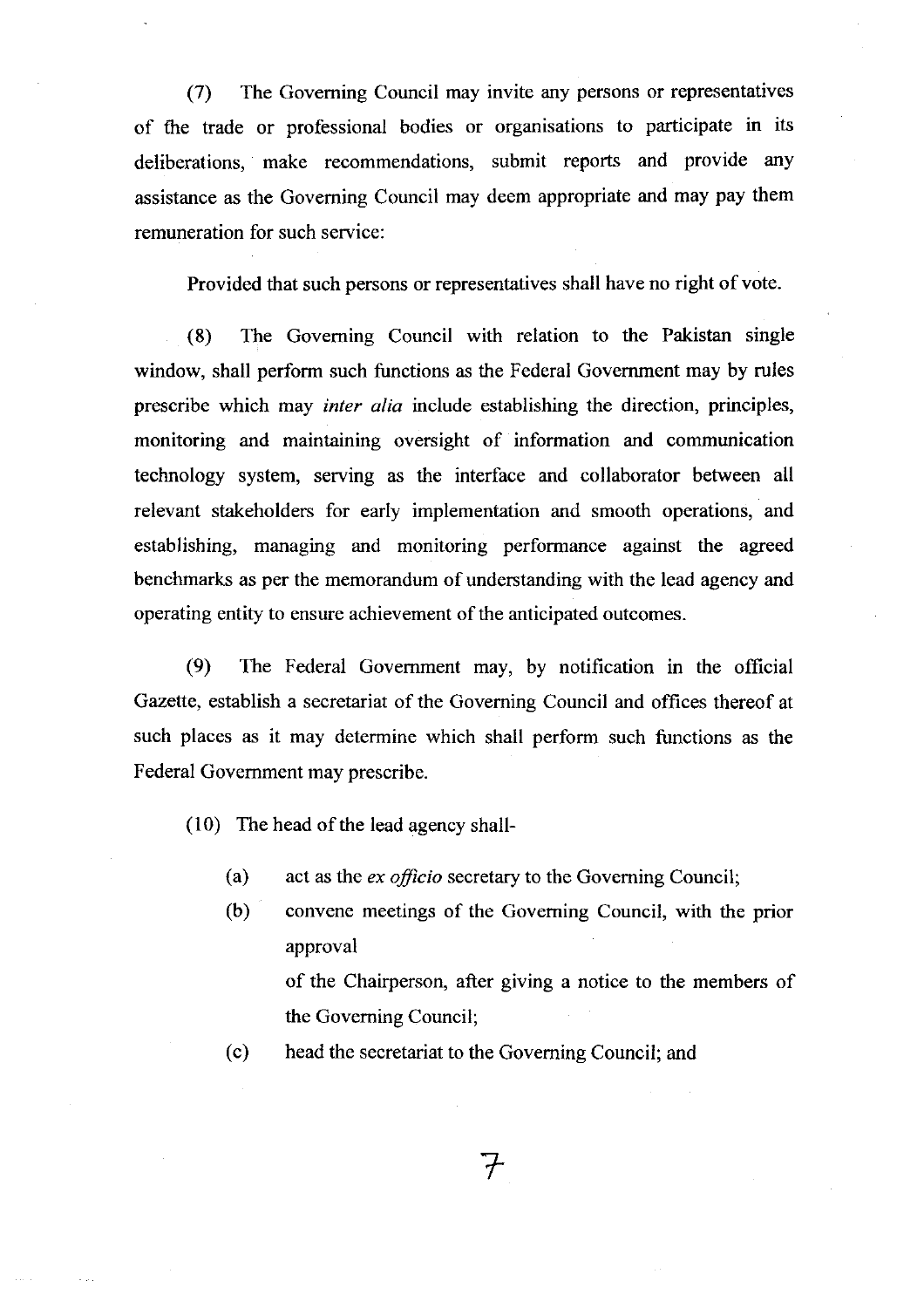(d) maintain records of the proceedings of the Governing Council and timely communicate the same to the relevant OGAs. Pakistan customs, any government departments, individuals and entities concemed.

5. Lead agency.—(1) Unless the Federal Government may determine otherwise, the Pakistan customs shall be the lead agency for the purposes of this Act.

(2) The lead agency shall establish an operating entity for the development, acquisition, roll out, operations, maintenance, up-grading, enhancements and marketing of the Pakistan single window and irs allied systems, as it may deem fit, for maximising benefit of the Pakistan single window for the trade, OGAs, Pakistan customs and other related stakeholders:

Provided that the relationship between the Governing Council, the lead agency and the operating entity shall be regulated through signing of a memorandum of understanding in the manner as the Federal Government may by rules prescribe.

(3) The Federal Government may on its own motion or upon the recommendation of the Governing Council, by a notification in the official. Gazette, change or replace the lead agency due to non-performance or failure in achieving performance benchmarks set by the memorandum of understanding and as reported in the performance audit reports consistently for three consecutive years.

(4) The lead agency shall furnish annual performance reports to the Governing Council highlighting therein progress on development, deployment, operations, achievement vis-à-vis benchmarks set by the memorandum of understanding and matters ancillary thereto.

 $\infty$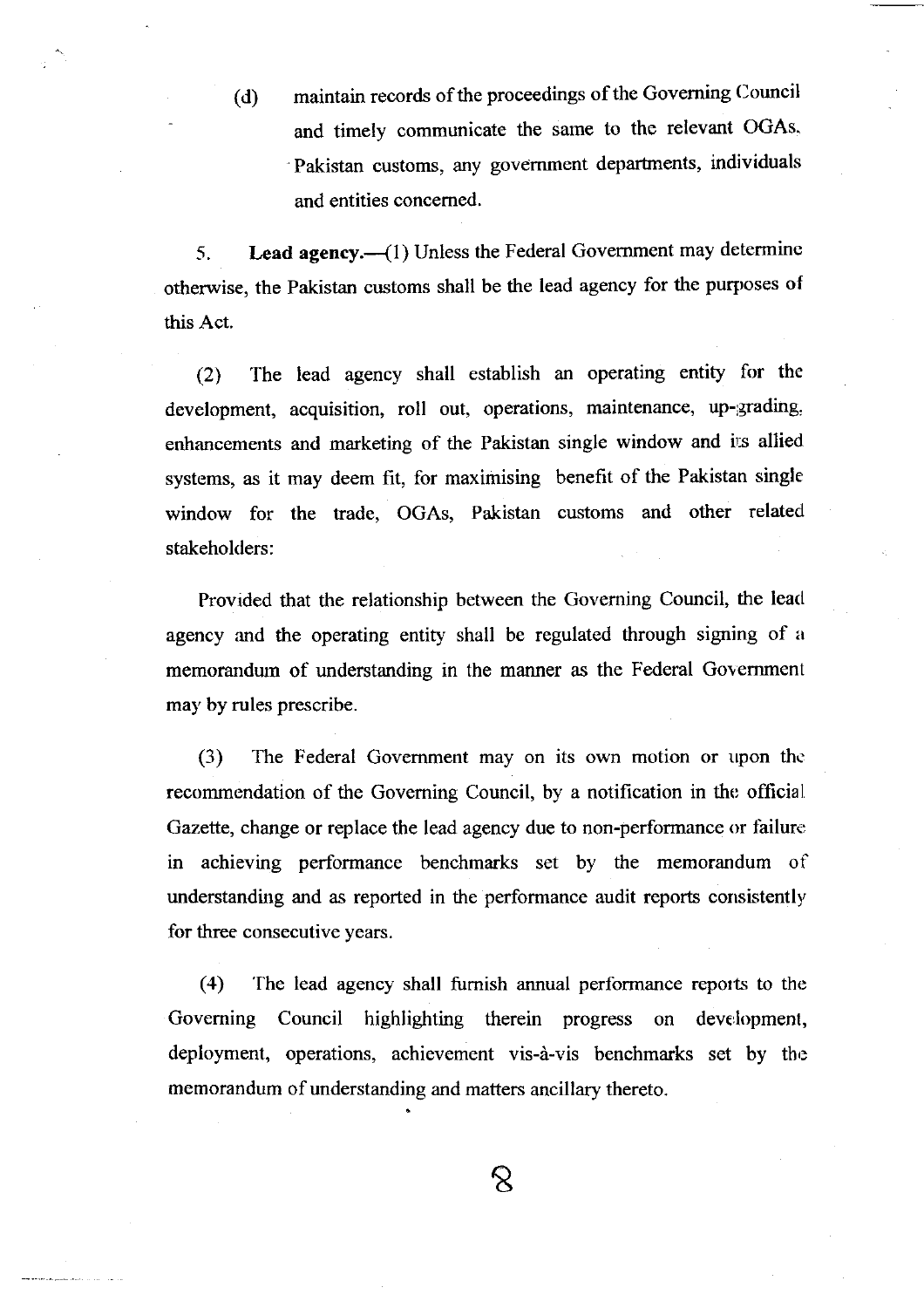6. Operating entity.  $(1)$  The lead agency shall establish an operating entity under the provisions of the Companies Act,  $2017(XIX)$  of 2Ol7) to develop, roll out, operate, maintain, expand, enhance, replace and market Pakistan single window and systems allied thereto.

(2) The Goveming Council upon the recommendation of the lead agency may replace the operating entity in case of non-performance or failure in achieving performance benchmarks set by the memorandum of understanding and as reported in the performance audit reports, consistently for three consecutive years.

(3) Govemment officers from Pakistan customs, OGAs or any other relevant government ministry or division or associated departments, organisations or entity may be seconded to the operating entity through a competitive process to be carried out in the manner as may be prescribed by regulations by the lead agency to support implementation, operations and enhancement of Pakistan single window:

Provided that during the period of their secondment with the operating entity, the govemment officers shall be entitled to a special Pakistan single window allowance, in addition to the regular govemment pay and admissible allowances, as notified by the lead agencyin consultation with the operating entity:

Provided further that retention of officers seconded under this subsection or extension in their secondment period shall be subject to objective performance assessment by the operating entity as per its performance evaluation benchmarks or human resource policy.

(4) The operating entity may enter into partnerships or itself develop or acquire fully or partly the requisite software, hardware, system code, data, infrastructure or anything ancillary thereto to effectively run the Pakistan

 $\mathcal{Q}$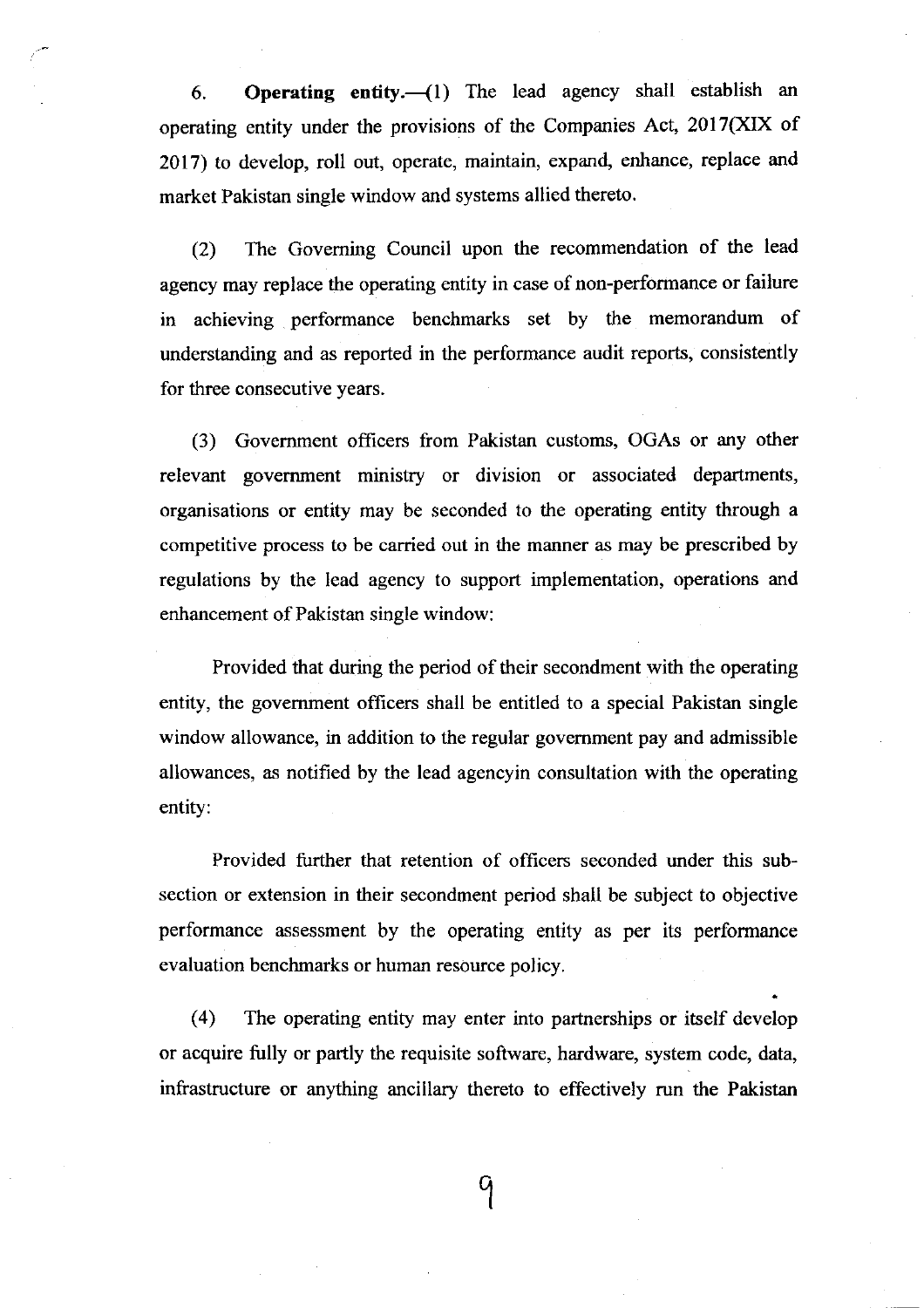single window but such software, hardware, system code, data, infrastructure or anything ancillary thereto, shall at all times be accessible to and remain the property of the Federal Government, unless otherwise agreed in writing by the Governing Council.

(5) The operating entity shall be entrusted with such functions and responsibilities as its memorandum of association under the Companies Act,  $2017(XIX)$  of  $2017$ ) and the memorandum of understanding with the Goveming Council and lead agency may specify.

7. Grants, funds, budget and accounts of the Governing **Council.**— $(1)$  The Federal Government may, from time to time, place annual grants at the disposal of the Goveming Council for the smooth discharge of its affairs and for defraying of all expenditures incurred by the Governing Council including expenses of its secretariat.

 $(2)$  In respect of each financial year, the Governing Council shall submit for approval of the Federal Govemment, by such date as may be specified by the Federal Government, a statement showing the estimated receipts and expenditure and the sums which are likely to be required from the Federal Govemment during the next financial year and the accounts of thc Governing Council shall be kept in such form and in accordance with such principles and methods as may be determined in accordance with Article 170 of the Constitution of the Islamic Republic of Pakistan.

(3) The secretariat on behalf of the Governing Council may open accounts with the State Bank of Pakistan or with any scheduled bank ir Pakistan and the accounts of the Governing Council shall be audited every year by the Auditor-General of Pakistan.

 $(4)$  Subject to the provisions of financial laws and regulations for the time being in force and as the Federal Government may prescribe by rules,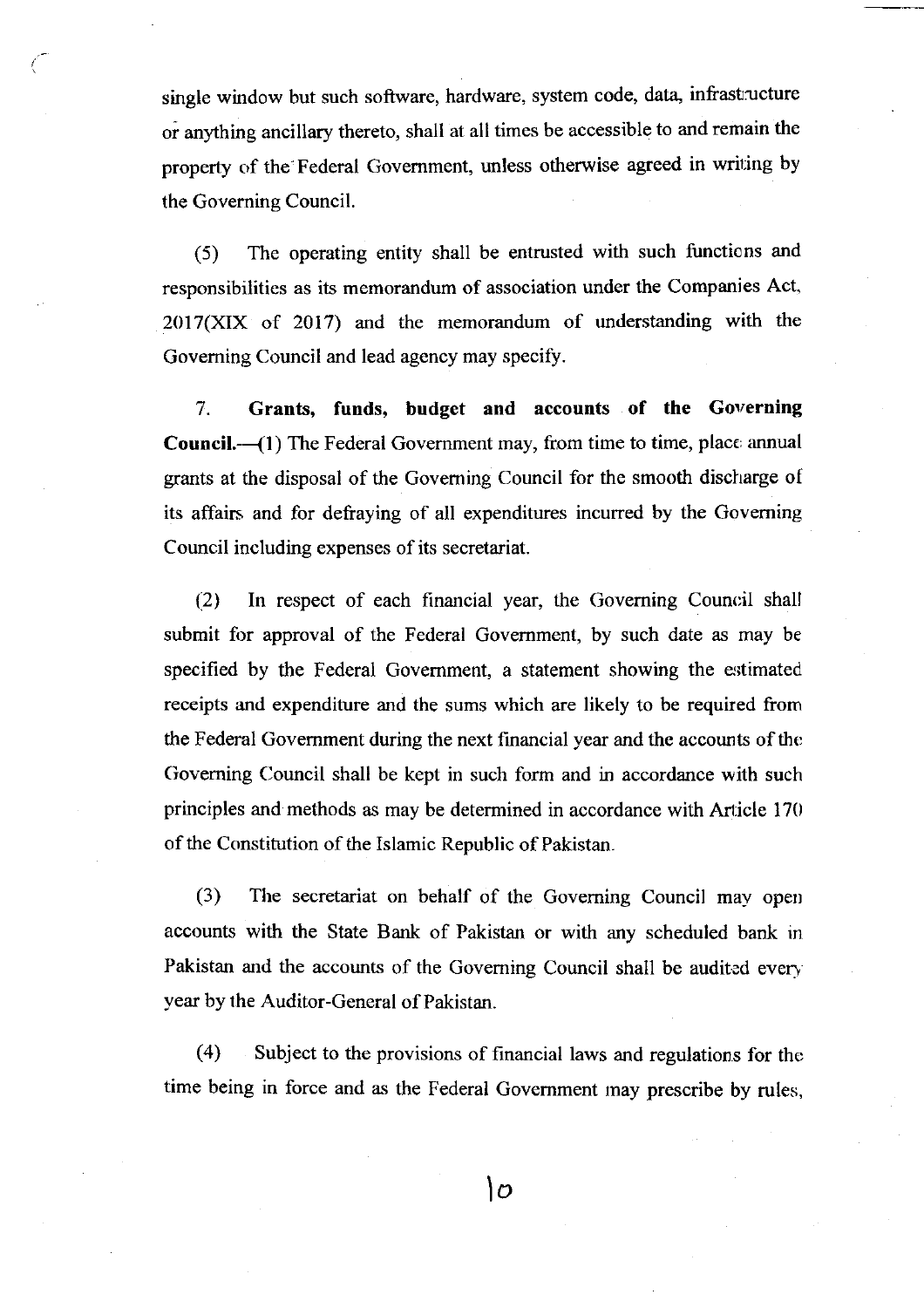accounts of the Goveming Council may be expended for the purposes which shall include, but not limited to, the following, namely: -

- (a) paying any expenditure lawfully incurred by it including the allowances of the Chairperson, the members, secretary or any other person, as notified by the Goveming Council, hired for any activity or function under this Act;
- (b) paying for expenditure incurred on marketing, publicity, seminars and conferences;
- (c) paying rent, purchasing or hiring equipment and any other materials, acquiring land, erecting buildings and conducting other work and undertakings in the performance of its functions or the exercise of its powers under this Act; and
- (d) paying any other expenses, costs or expenditure properly incurred or accepted by the Governing Council in the performance of its functions or the exercise of its powers.

8. Sources of funding.  $\left(\frac{1}{1}\right)$  The sources of funding for development, operations, enhancement and up-gradation of the Pakistan single window shall include-

- (a) such sums as the Federal Govemment may allocate to the lead agency, from time to time, in the annual budget;
- grants from the Federal Govemment to the lead agency; (b)
- income generated from levy of fee and service charges as provided in sub-section (2); (c)
- income generated fiom sales of products, services and investments; and (d)

 $\lambda$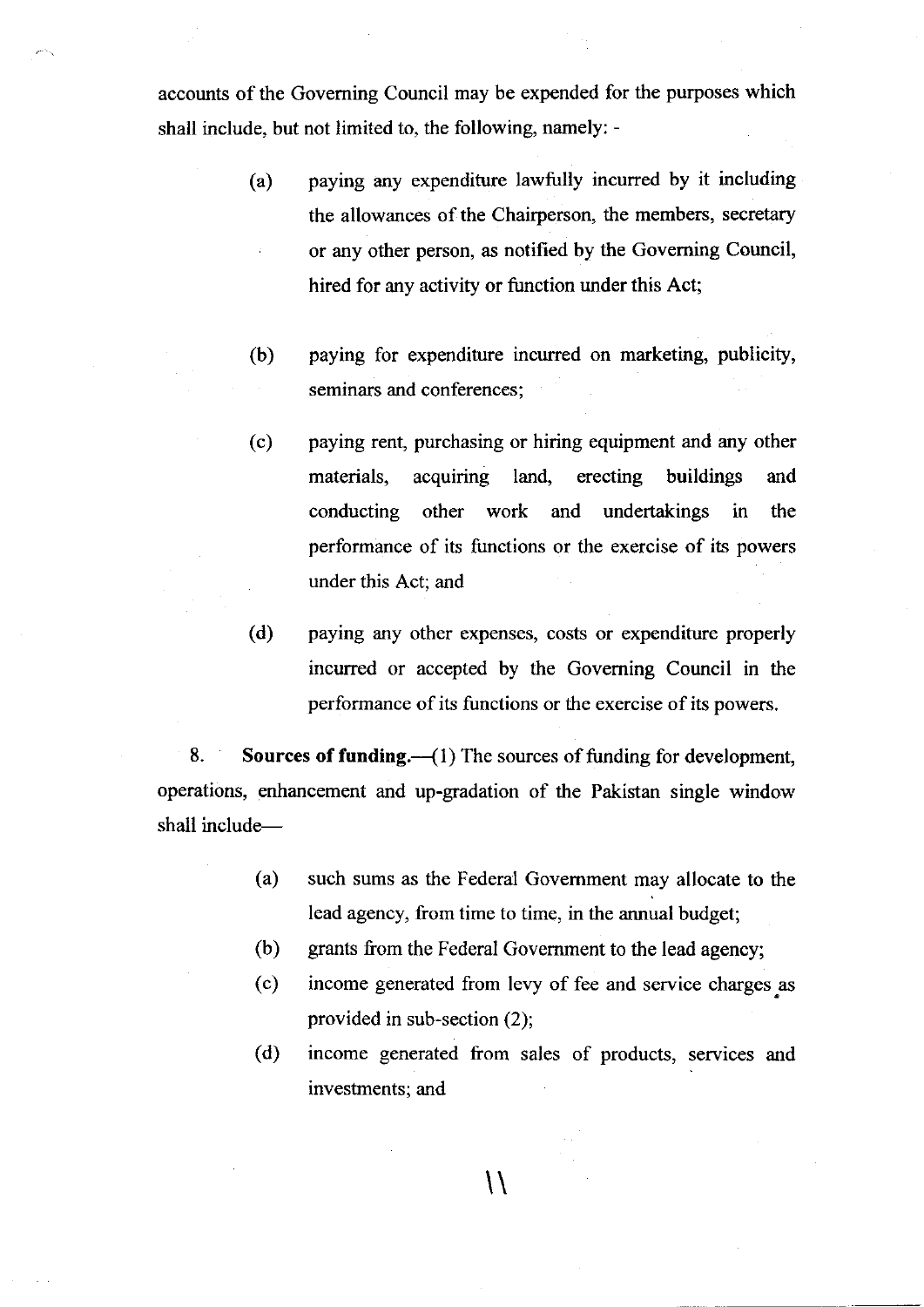(e) any other source, as approved by the Goveming Oouncil, upon recommendation of the lead agency.

(2) For the purpose of meeting operating expenses, enhancemonts and up-gradation of the Pakistan single window, the Goveming Council rnay, by notifrcation in the official Gazette, upon the recommendation of the lead agency and subject to such conditions, limitations or restrictions as it may deem fit to impose, levy fee and service charges for any of the services provided by or on behalf of the operating entity, at such rate as may be specified therein.

(3) Ihe Federal Govemment upon recommendation of the Goveming Council may allocate additional firnds to the lead agency to the credit of thc operating entity in case the income from Pakistan single window fee and service charges is insufficient to meet the operating expenses.

(4) 1he management, operations and maintenance of all accounts and sums received or raised therein, under this Act, shall be done by the cperating entity in the manner as may be prescribed by regulations:

Provided that all sums received or raised under this Act may be utilised. for meeting the operating expenses and enhancement of the Pakistan single window including, but not limited to, procuring, owning, hiring, developing, maintaining, upgrading, marketing or operating etc any Pakistan single window related software, hardware, system code, data, infrastructure, property required or utilised by the operating entity, Pakistan customs and OGAs, and for hiring, training, capacity building and welfare of their employees, as approved by the Board of Directors, in the prescribed manner.

(5) Audit of the accounts of the operating entiry shall be conclucted bv the Auditor General of Pakistan. .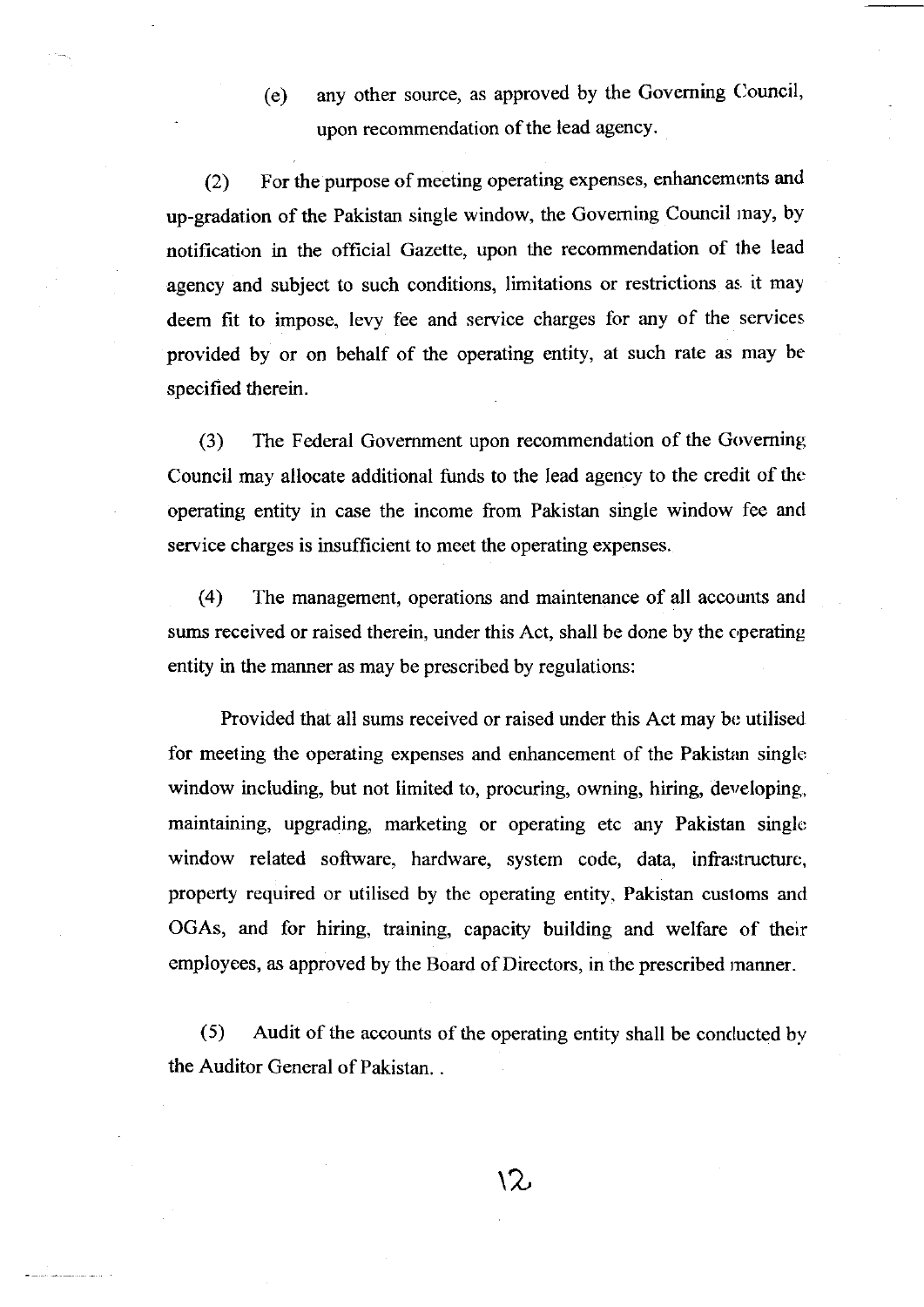9. Application of the Pakistan single window and its allied systems.—The Pakistan single window and any systems ancillary thereto shall apply to any of the OGAs, Pakistan customs, other entities and organisations in any matter related directly or indirectly to the imports, exports and transit trade, as the Goveming Council may, by a notification in the official Gazette, specify. The Governing Council may further specify different dates for such application in respect of different OGAs, relevant departments, entities or organisations or areas, as the case may be, for this purpose.

بالمرار

10. Access to the Pakistan single window and its allied systems, maintenance of record etc. $-(1)$  No person shall access, physically or electronically, the Pakistan single window or its allied systems or infrastructure, transmit to or receive information from the Pakistan single window, unless that person is duly registered or authorised in the manner prescribed by mles.

(2) The rules made for the purpose of sub-section  $(1)$  shall specify the requirements for registration or authorisation, the manner of registration or refusal to grant registration and in case of necessity, conditions for suspension or cancellation of registration or authorisation;

Provided that no order shall be passed for refusal, suspension or cancellation of registration unless a reasonable opportunity of being heard is given to the registered person or applicant, as the case may be.

(3) Access to the Pakistan single window system shall be granted only through the use of a unique user identifier and shall be subject to such conditions or restrictions as may be prescribed by regulations.

(4) Any electronic exchange of information, declaration, documents or record, transaction, accounts, offer or acceptance of an offer, notice, order,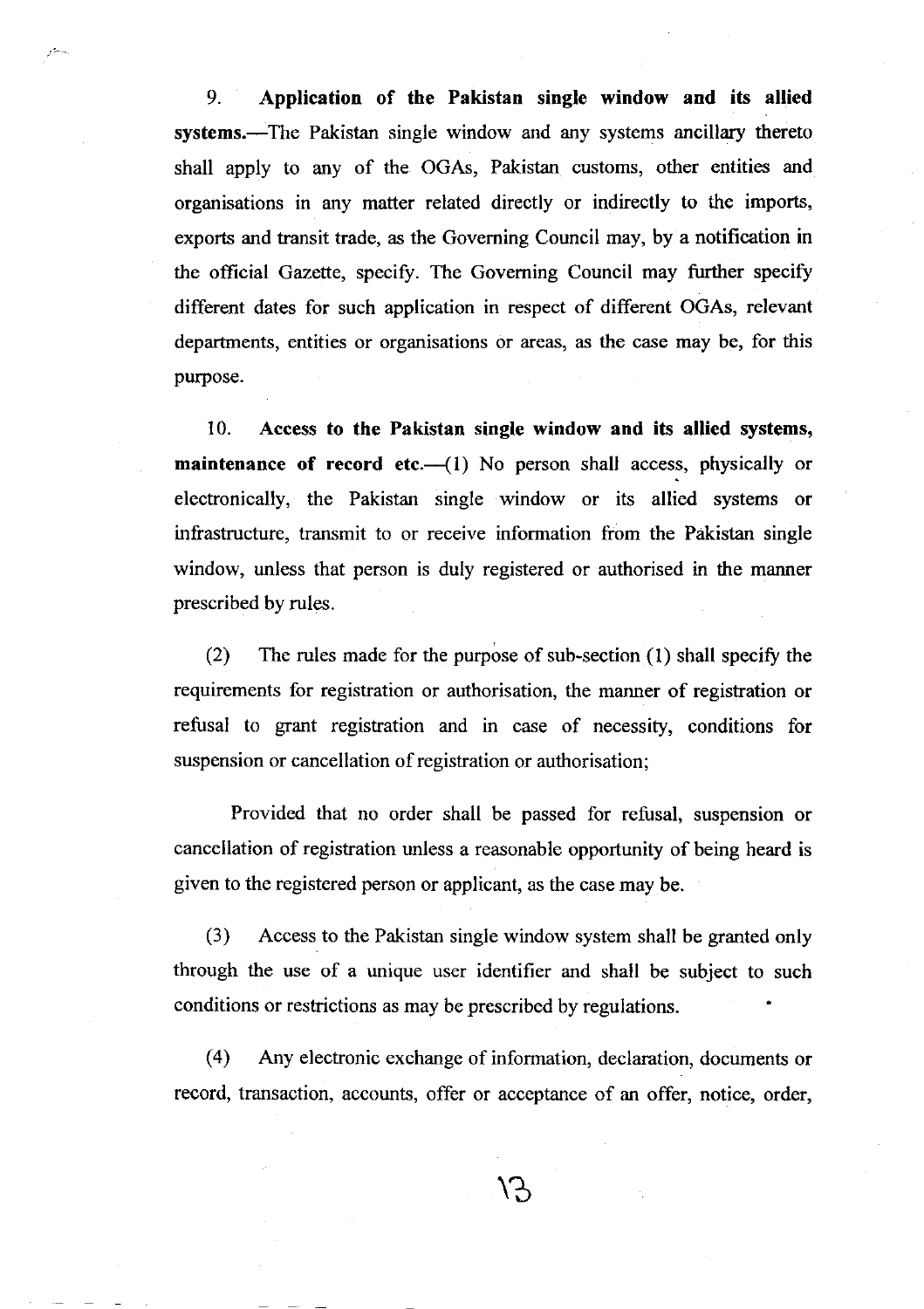payment, authentication, authorisation or information required, delivered or provided by any of the OGAs or Pakistan customs, authorised or rep;istered users or any other entity, organisation or department shall be deemed to have been provided, required, delivered or done in accordance with the law for the time being in force if and when communicated electronically through the Pakistan single window or its allied systems and shall be admissible as an evidence in any court of Iaw, tribunal or before an inquiry commission or any quasi-judicial authority etc.

 $(5)$  The operating entity or the lead agency, as the case may be, shall keep a record of every transmission sent or received, electronic documents transmitted or received or any other messages, codes or software, employed in furtherance of the objectives of this Act for a period of not less than five years and shall be liable to use the same in accordance with sub-section  $(6)$ .

(6) Any trade-related information, transmission, documents, data or record gathered by any of the OGAs, Pakistan customs or any other relevanl department, organization or entity under this Act shall be confidential and shall not be used except as prescribed by rules.

 $(7)$  The Federal Government may prescribe the manner and mode of requisitioning of documents, records or transmission, conducting audit or examination of the same and allow officers of the OGAs, Pakistan cusloms or any other entity or organisation to have access to premises, computers or any other systems where data is being stored, recorded or retained subject to the condition that a reasonable advance notice be given to the persons or entities in possession of such data, records or transmissions etc.

11. Application of risk management system.— For the purpose of enforcing trade controls, a risk management system shall be applied in such manner as may be prescribed by rules.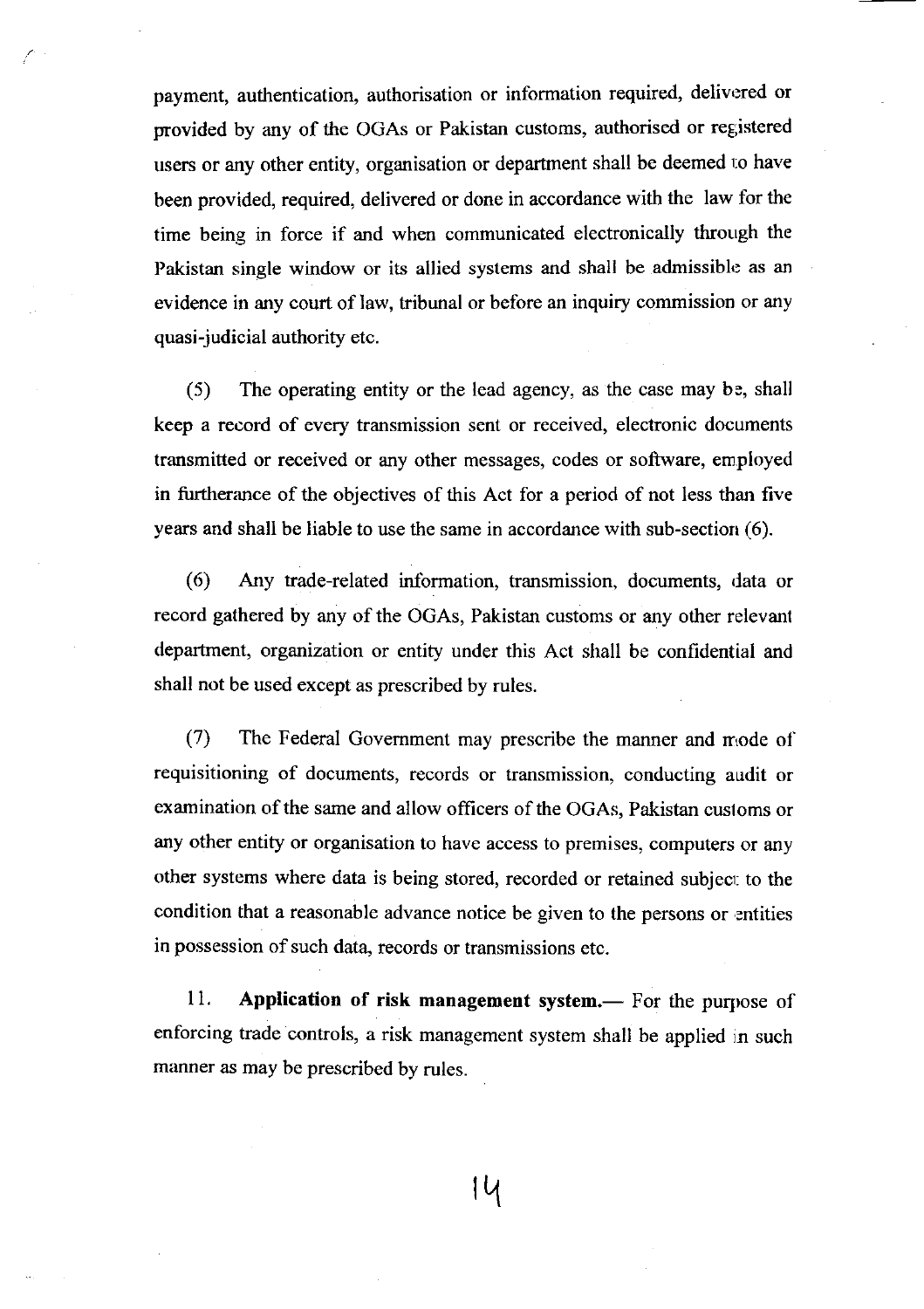12. Electronic documents non-discrimination vis-à-vis paper documents  $,-(1)$  Any law, for the time being in force, and requiring documents to be created, retained, authenticated, notarised, duplicated, submitted, delivered or evidenced shall be deemed to have been complied with if such documents are available and retrievable in the electronic form.

(2) Any permit, licence, authorisation or approval required under any law to be issued shall be deemed to have been lawfully issued if the same is issued in electronic form.

(3) Any information, documents, data, authentication or authorisation transmitted, received, stored, done or processed in the Pakistan single window electronically may bear such marks, numbers, bar codes or identifiers which shall be deemed to bear electronic signatures and shall be admissible as an evidence in any legal fora within and outside Pakistan.

13. Offences and punishments.-- (1) Whoever commits any offence as described in colurnn (2) of the Table below shall, in addition to and not in derogation of any punishment to which such person may be liable under any other law, be liable to punishment under this Act as provided in column (3) thereof, namely:-

| S.No | <b>Offences</b>                                                | Punishments                                             |
|------|----------------------------------------------------------------|---------------------------------------------------------|
| (1)  | (2)                                                            | (3)                                                     |
| 1.   | Un-authorised<br>to<br>access<br>information, data or personal | Imprisonment which<br>may<br>extend up to six months or |

TABLE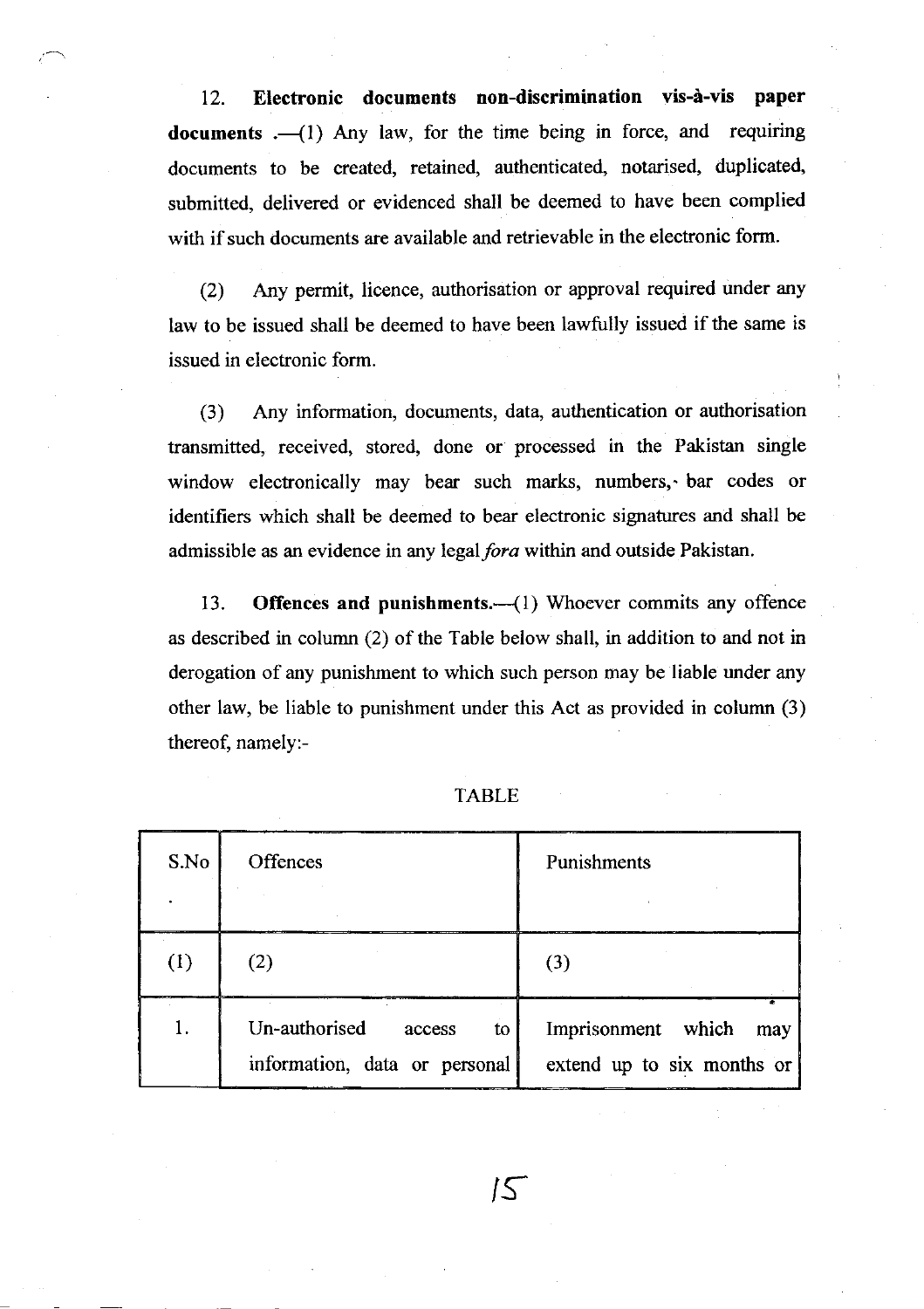|                  | details of registered user of             | with fine which may extend    |
|------------------|-------------------------------------------|-------------------------------|
|                  | Pakistan single window system             | hundred thousand<br>to<br>one |
|                  | systems<br>$connected$ or<br><b>or</b>    | rupees or with both.          |
|                  | ancillary thereto,                        |                               |
|                  |                                           |                               |
| $\overline{2}$ . | Un-authorised<br>copy,                    | Imprisonment which may        |
|                  | transmission<br>to<br>or<br>cause         | extend upto six months or     |
|                  | transmit any data, information            | with fine which may extend    |
|                  | or detail in relations to Pakistan        | one hundred thousand<br>to    |
|                  | single window system or                   | rupees or with both.          |
|                  | systems connected or ancillary            |                               |
|                  | thereto,                                  |                               |
|                  |                                           |                               |
| 3.               | Un-authorised interference, or            | Imprisonment which<br>may     |
|                  | attempt to interfere, damage or           | extend to three years or fine |
|                  | attempt to damage any part or             | which may extend to five      |
|                  | whole of the Pakistan single              | hundred thousand rupees or    |
|                  | window system or data or                  | غانت<br>$\angle$ both.        |
|                  | systems connected<br>to<br>O <sub>r</sub> |                               |
|                  | ancillary thereto,                        |                               |
|                  |                                           |                               |
| 4.               | Use of any information system,            | Imprisonment which<br>may     |
|                  | device, data, to make any                 | extend to four years or fine  |
|                  | illegal claim or title or cause           | which may extend to one       |
|                  | any person to part with                   | million rupees or both.       |
|                  | property or to enter into any             |                               |
|                  | express or implied contract or            |                               |
|                  | intent to commit fraud by any             |                               |
|                  | input, alteration, deletion or            |                               |

 $16$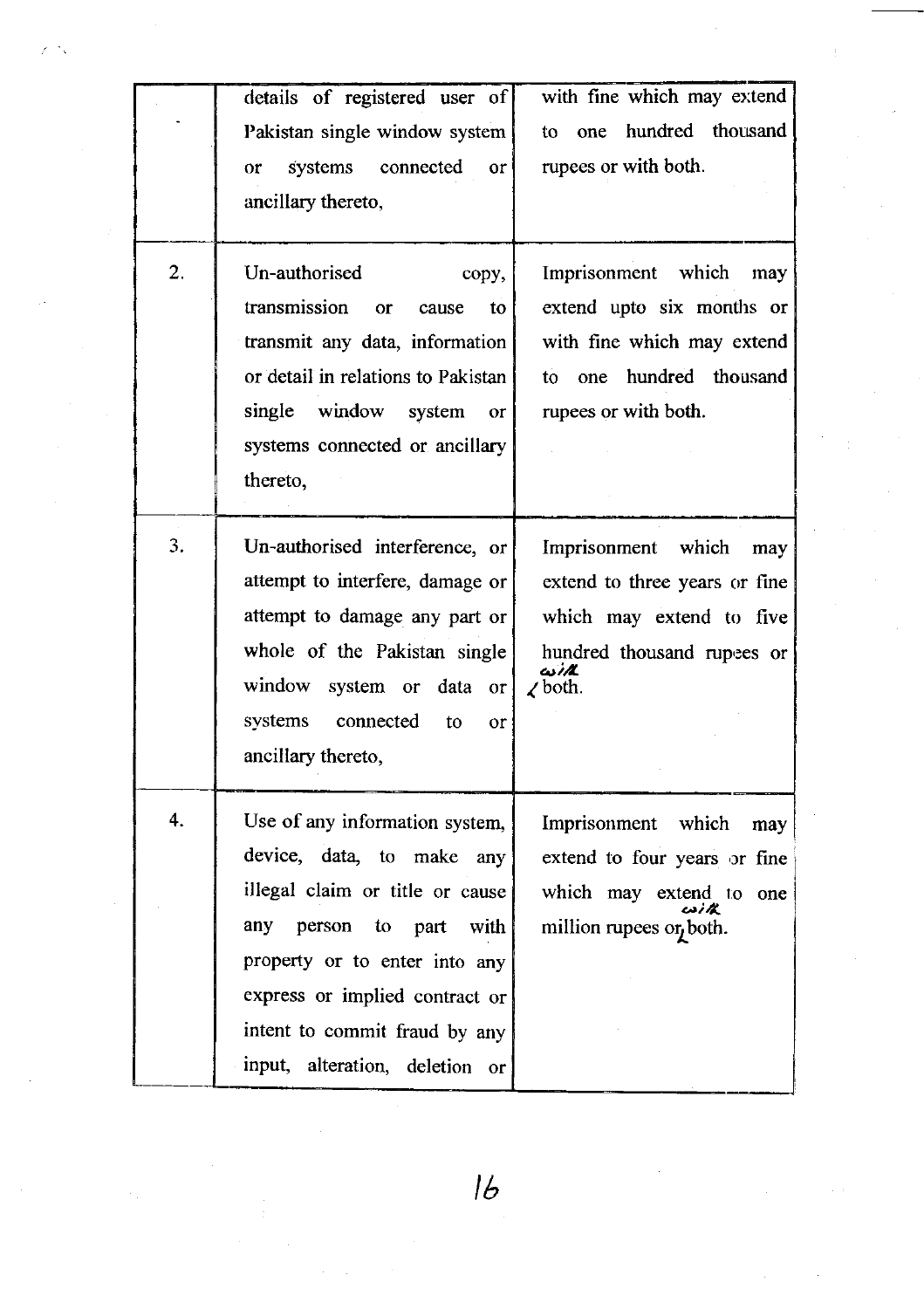|    | suppression of data, resulting in<br>unauthentic data with the intent<br>that such data be considered or<br>acted upon for legal purpose, as<br>if it were authentic in relations<br>to Pakistan single window<br>system or Systems connected or |                                                                                                                                                                                                              |
|----|--------------------------------------------------------------------------------------------------------------------------------------------------------------------------------------------------------------------------------------------------|--------------------------------------------------------------------------------------------------------------------------------------------------------------------------------------------------------------|
| 5. | ancillary thereto,<br>Use, make, supply, retain,<br>obtain device, system<br>or<br>software for offences under<br>section 13 of this Act,                                                                                                        | Imprisonment which<br>may<br>extend to six months or with<br>fine which may extend to one<br>hundred thousand rupees or<br>with both.                                                                        |
| 6. | Obtain, sell, process, use or<br>transmit another<br>person's<br>Unique User Identifier or make<br>attempt thereof without<br>an<br>authorisation,                                                                                               | Imprisonment which<br>may<br>extend to four years and fine<br>which may extend to one<br>million rupees or with both.                                                                                        |
| 7. | Tamper with or attempt to<br>tamper with, alter,<br>re-<br>programme any Pakistan single<br>window system or system<br>connected or ancillary thereto<br>for un-authorised use,                                                                  | Imprisonment which<br>may<br>extend to four years and fine<br>which may extend up to one<br>million rupees or with both<br>and any devices or systems<br>used in offence shall be liable<br>to confiscation. |

 $\frac{1}{\sqrt{2}}\sum_{i=1}^{n-1}\frac{1}{\sqrt{2}}\sum_{i=1}^{n-1}\frac{1}{\sqrt{2}}\sum_{i=1}^{n-1}\frac{1}{\sqrt{2}}\sum_{i=1}^{n-1}\frac{1}{\sqrt{2}}\sum_{i=1}^{n-1}\frac{1}{\sqrt{2}}\sum_{i=1}^{n-1}\frac{1}{\sqrt{2}}\sum_{i=1}^{n-1}\frac{1}{\sqrt{2}}\sum_{i=1}^{n-1}\frac{1}{\sqrt{2}}\sum_{i=1}^{n-1}\frac{1}{\sqrt{2}}\sum_{i=1}^{n-1}\frac{1}{\sqrt{2}}$ 

 $\frac{1}{2}$ 

 $\hat{\mathcal{L}}$ 

 $\bar{z}$ 

t7

 $\alpha=1$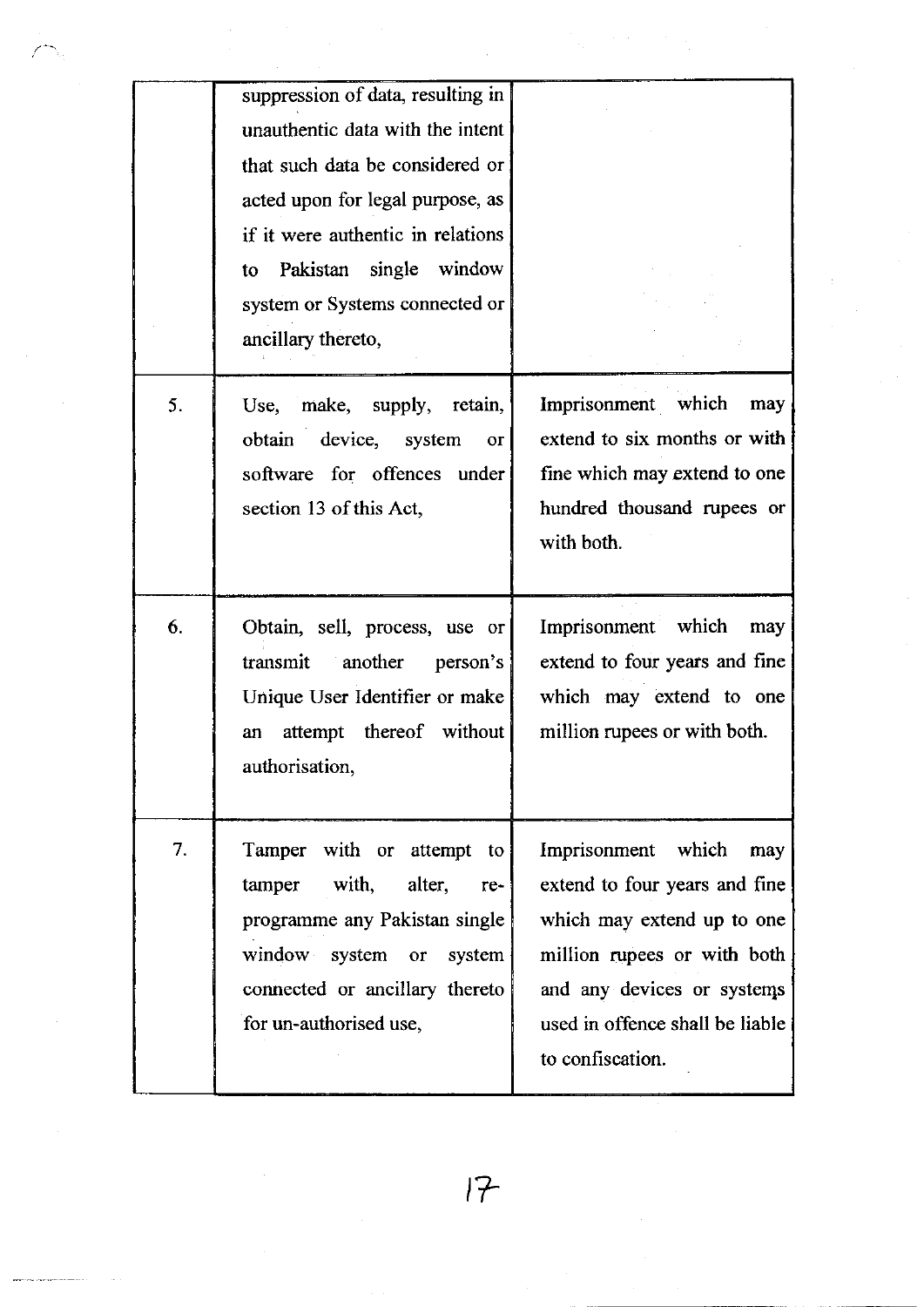& Write, offer, make available, distribute or transmit <sup>a</sup> malicious code or abet in the same, with intent to cause harm to Pakistan single window system or data resulting in or intending to result in corruption, destruction, alteration, suppression, theft or loss to the Pakistan single window system or data, or any attempt thereof,

Imprisonment for a term which may extend to four years and fine which may extend to five million rupees or with both.

(2) Notwithstanding anything contained in this Act or any olher lau' for the time being in force, a special judge, appointed by the Prime Minister with such jurisdiction and in such manner specified by him, may take cognizance and try offences punishable under this Act.

(3) Notwithstanding anything contained in any other law for the time: being in force, an offence under this Act or any other law shall not be denied legal recognition or enforcement for the sole reason that such offence is being committed in relation to or through the use of an information system or Pakistan single window system or a system incidental or connected thereto.

14. Other laws to apply.—(1) Subject to sub-section (2) of section 13, the provisions of the Customs Act, 1969 (IV of 1969), the Iilectronic Transactions Ordinance, 2002 (LI of 2002) and the Prevention of Electronic Crimes Act, 2016 (XL of 2016), to the extent not inconsistent with the provisions of this Act, shall mutatis mutandis apply to electronic submission of documents, data retention or storage, copyrights, legal recognition and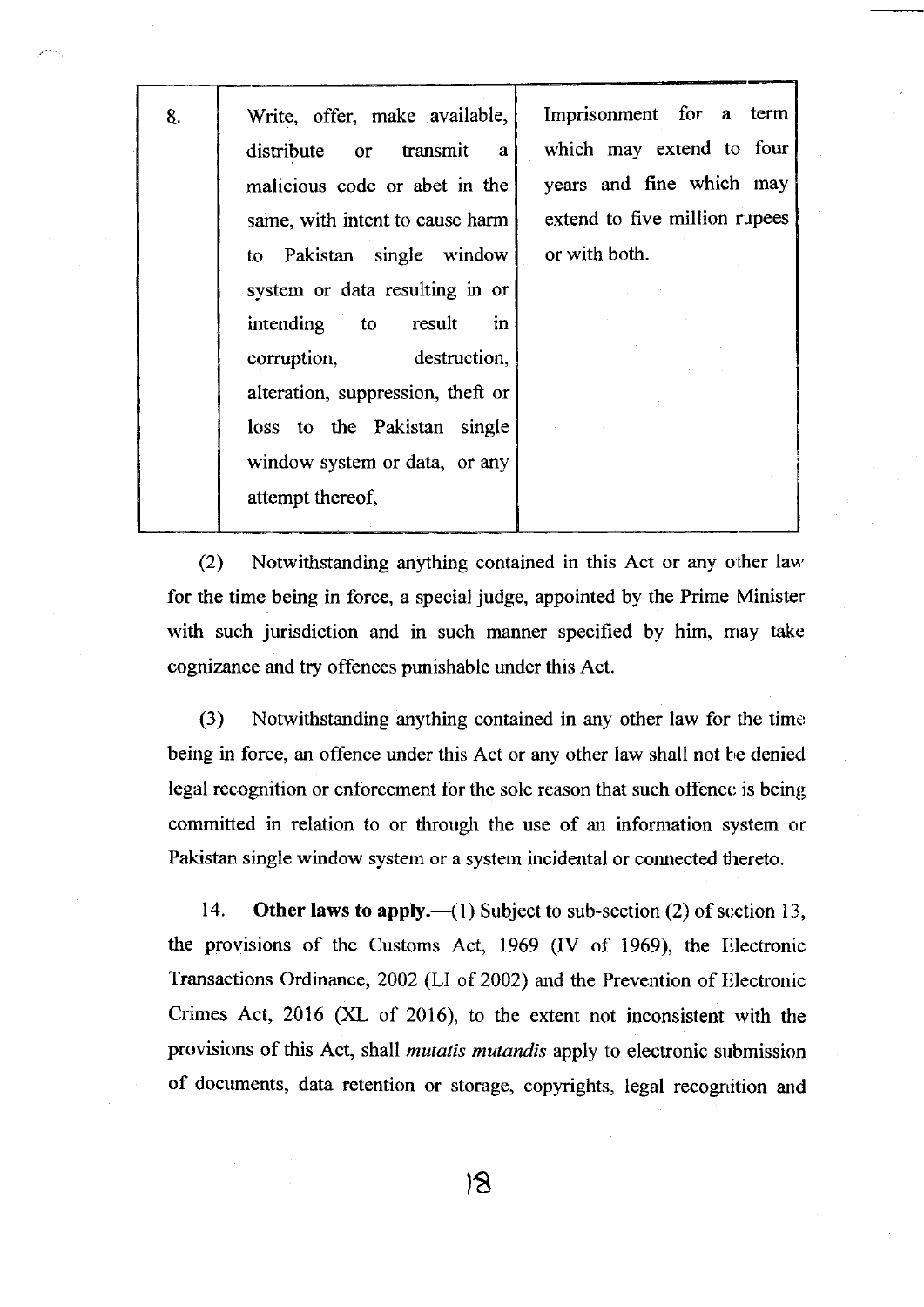presumption, certification, notarisation, registration, offences etc. in as much as they are relevant to the stated intent, objectives and operations under this Act and shall be deemed to have been so applied from the commencement of this Act.

15. Provision of services, sale of software and IT systems etc. $\left(-\frac{1}{l}\right)$ The operating entity with prior approval of the Goveming Council, subject to such conditions, limitations or restrictions as the Federal Government may impose, may provide services locally or to foreign govemments, organisations, companies or any other entities etc, for development, deployment, up-gradation, maintenance or replacement of their respective single windows or any other electronic systems or sell software or IT systems or make investments for a consideration:

Provided that delivery of any such services or development of systems or investments shall in no way have any bearing on security of the systems being operated in Pakistan nor shall it compromise the security of trade data.

16. Indemnity. —No suit, prosecution or other legal proceedings shall lie against the Federal Govemment, the Goveming Council, lead agency, operating entity, Chairperson, members, oflicers associated in any capacity with the Pakistan single window for anything done in good faith or intended to be done in good faith, under this Act or any rules and regulations made thereunder.

17. Dispute resolution.  $\qquad$  (1) Subject to section 13, the Governing Council may, by notification in the official Gazette, speoifr the procedure for resolving any disputes that may arise during the course of implementation of this Act or for any actions taken or intended to be taken under this Adt or rules made thereunder and the Goveming Council may appoint a committee from among its members for this purpose on case to case basis.

lq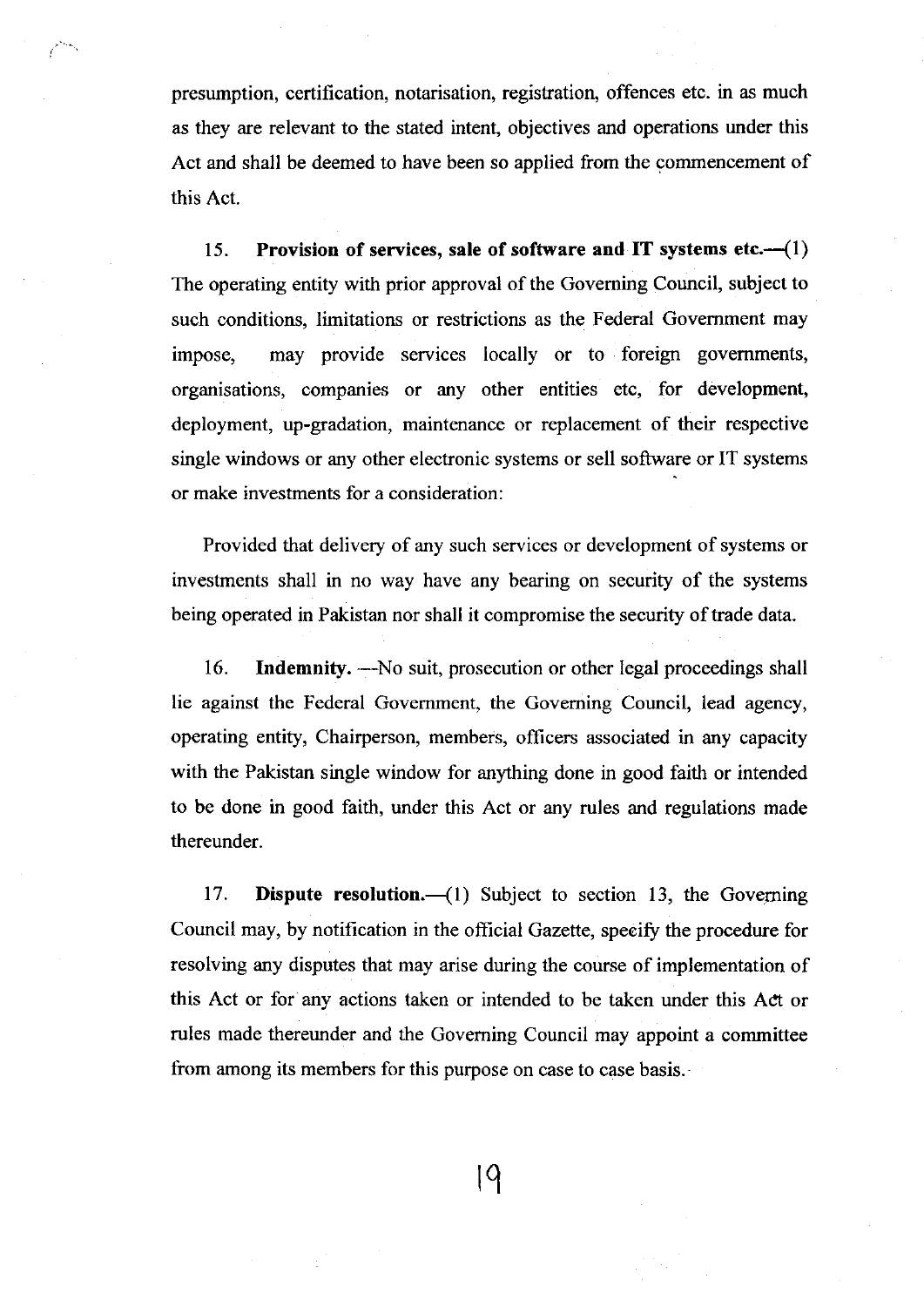(2) Any decision taken by the Governing Council in this regard shall be final and shall not be called into question by any court as long as such findings are not in conflict with the provisions of this Act.

18. Overriding effect. - The provisions of this Act shall have effect notwithstanding anything contained in any other law for the time being in force.

19. Power to amend the Schedule.— The secretary of the Governing Council may, by notification in the official Gazette and after approval of the Goveming Council, amend the Schedule so as to add any entry therelo, omit any entry therefrom or amend any entry therein.

20. **Delegation.** -The Federal Government may, by notification in the official Gazette, delegate any of its powers under this Act to the Governing Council, a member thereof including the Chairperson or any other authority or officer subordinate to it to such extent and subject to such limitations and conditions and for such period as specified in the notification:

Provided that power to make rules of the Federal Government under this Act shall not be delegated.

21. Power to make rules. $\left(\begin{array}{cc} -1 \end{array}\right)$  The Federal Government may, by notification in the official Gazette, make rules to carry out purposes of this. Act.

(2) Power to make rules under sub-section  $(1)$  shall be subject to the condition of previous publication.

(3) Rules made under sub-section (1) shall be laid before both Houses of the Majlis-e-Shura (Parliament) within one hundred and twenty days of making thereof.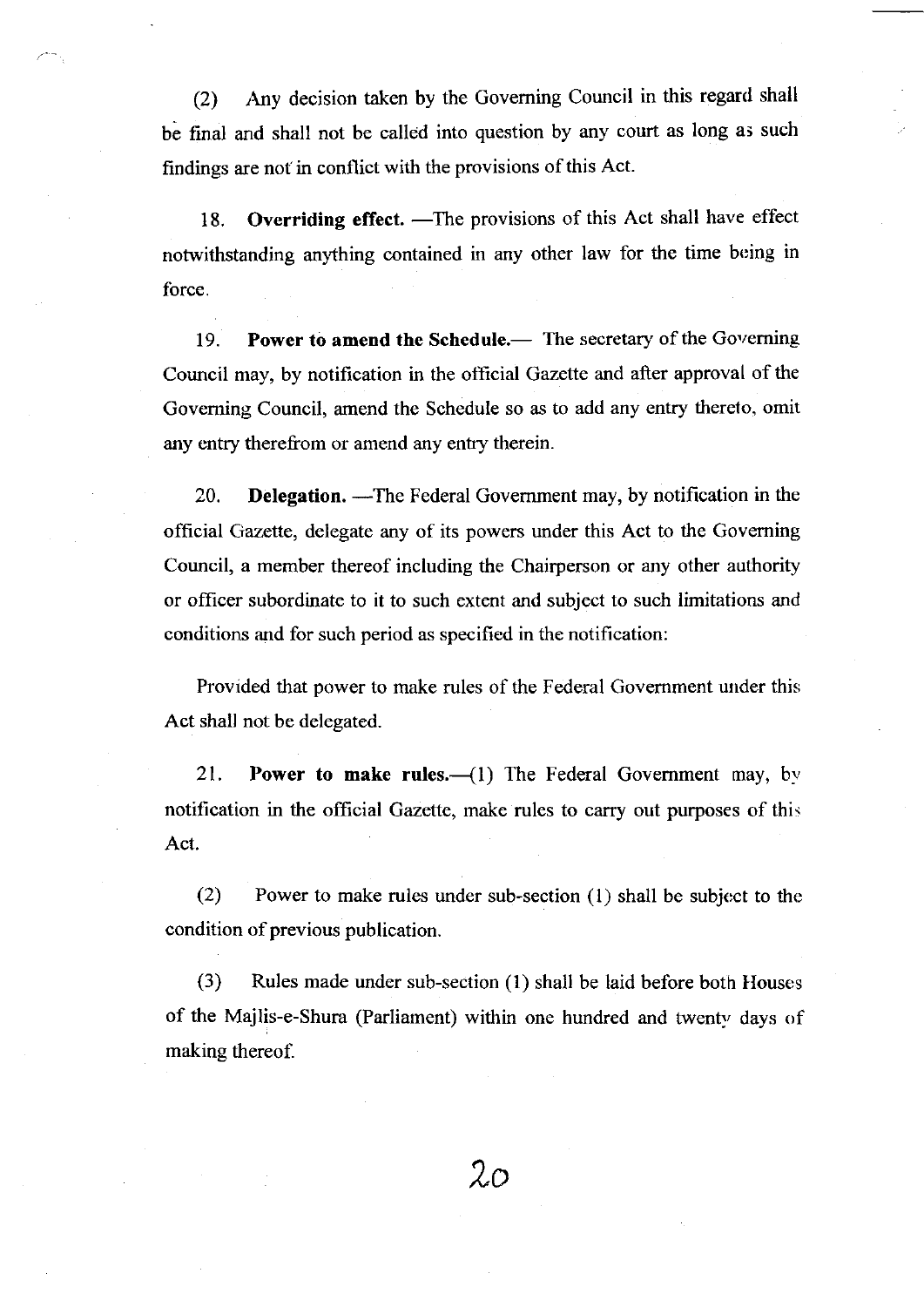22. Power to make regulations.  $\text{---}$ The lead agency may in consultation with the Goveming Council and by notification in the offrcial Gazette, make regulations for carrying out purposes of this Act which shall not be inconsistent with the provisions of this Act and the rules made thereunder.

23. Removal of difficulties. - (1) Notwithstanding anything contained in any other law for the time being in force, the Federal Government in respect of rules and the lead agency in consultation with the Governing Council in respect of regulations, may by a notification in the official Gazelte suspend any rules, regulations and notifications or provisions thereof, for removal of any difficulty in the implementation of this Act or rules or regulations made thereunder.

(2) The condition of sub-section (3) of section 2l shall apply to any notification issued under sub-section (l).

 $2<sub>1</sub>$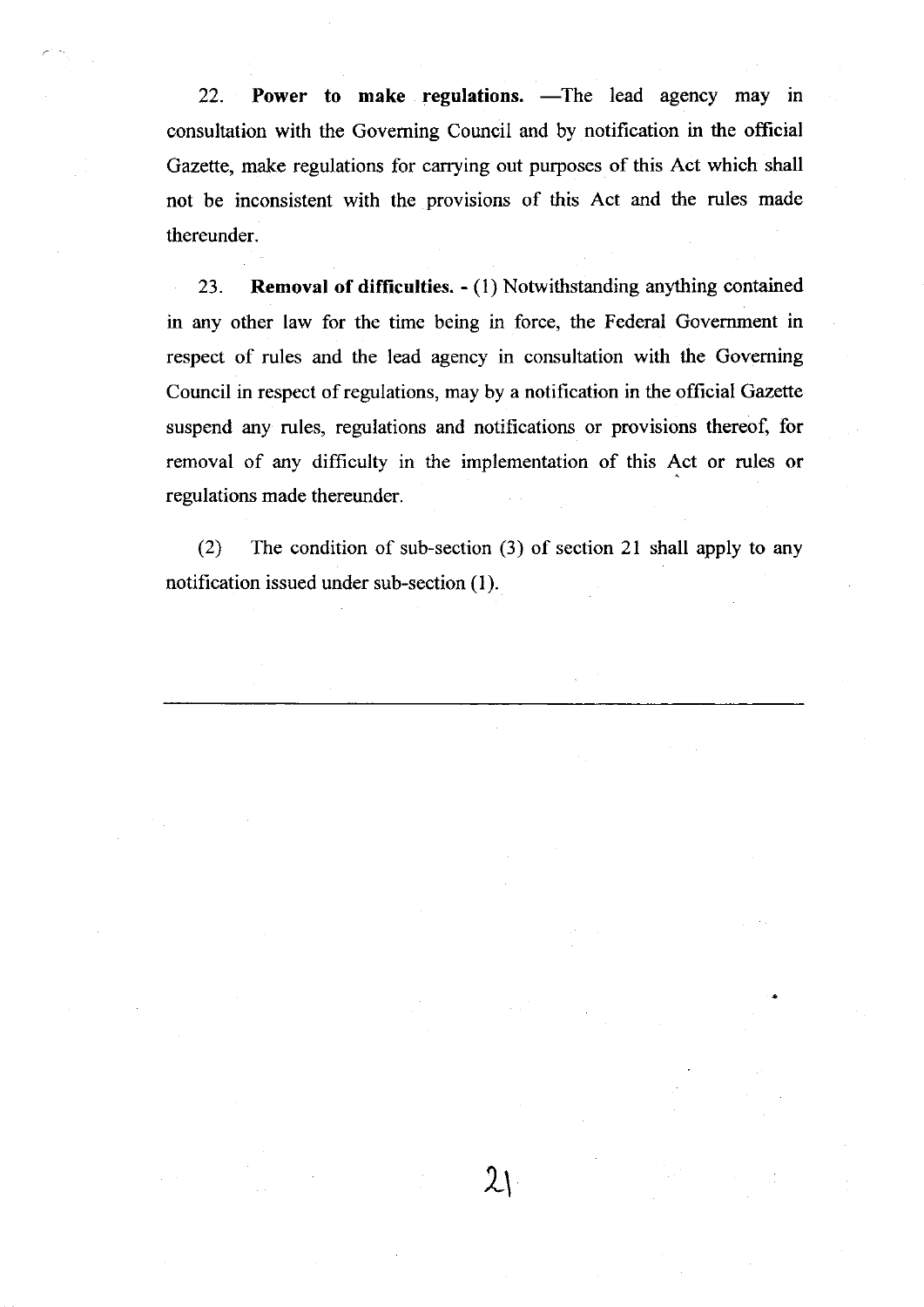# [SCHEDULE]

## {See sections 2 (m) and 19}

 $\ddot{\phantom{1}}$ 

| Sr.<br>No.     | <b>Organisation / Department / Ministry</b>           |
|----------------|-------------------------------------------------------|
| $\mathbf{1}$ . | Alternate Energy Development Board                    |
| 2.             | <b>Animal Quarantine Department</b>                   |
| 3.             | <b>Armed Forces Headquarters</b>                      |
| 4.             | <b>Aviation Division</b>                              |
| 5.             | Chief Inspector of Boilers                            |
| 6.             | <b>Civil Aviation Authority</b>                       |
| 7.             | <b>Commerce Division</b>                              |
| 8.             | <b>Council for Rehabilitation of Disabled Persons</b> |
| 9.             | Department of Explosives                              |
| 10.            | Department of Plant Protection                        |
| 11.            | Directorate General of Immigration and Passports      |
| 12.            | Drug Regulatory Authority of Pakistan                 |
| 13.            | <b>Environmental Protection Agencies</b>              |

 $\frac{1}{2} \sum_{i=1}^n \frac{1}{2} \sum_{j=1}^n \frac{1}{2} \sum_{j=1}^n \frac{1}{2} \sum_{j=1}^n \frac{1}{2} \sum_{j=1}^n \frac{1}{2} \sum_{j=1}^n \frac{1}{2} \sum_{j=1}^n \frac{1}{2} \sum_{j=1}^n \frac{1}{2} \sum_{j=1}^n \frac{1}{2} \sum_{j=1}^n \frac{1}{2} \sum_{j=1}^n \frac{1}{2} \sum_{j=1}^n \frac{1}{2} \sum_{j=1}^n \frac{1}{2} \sum_{j=$ 

 $\alpha$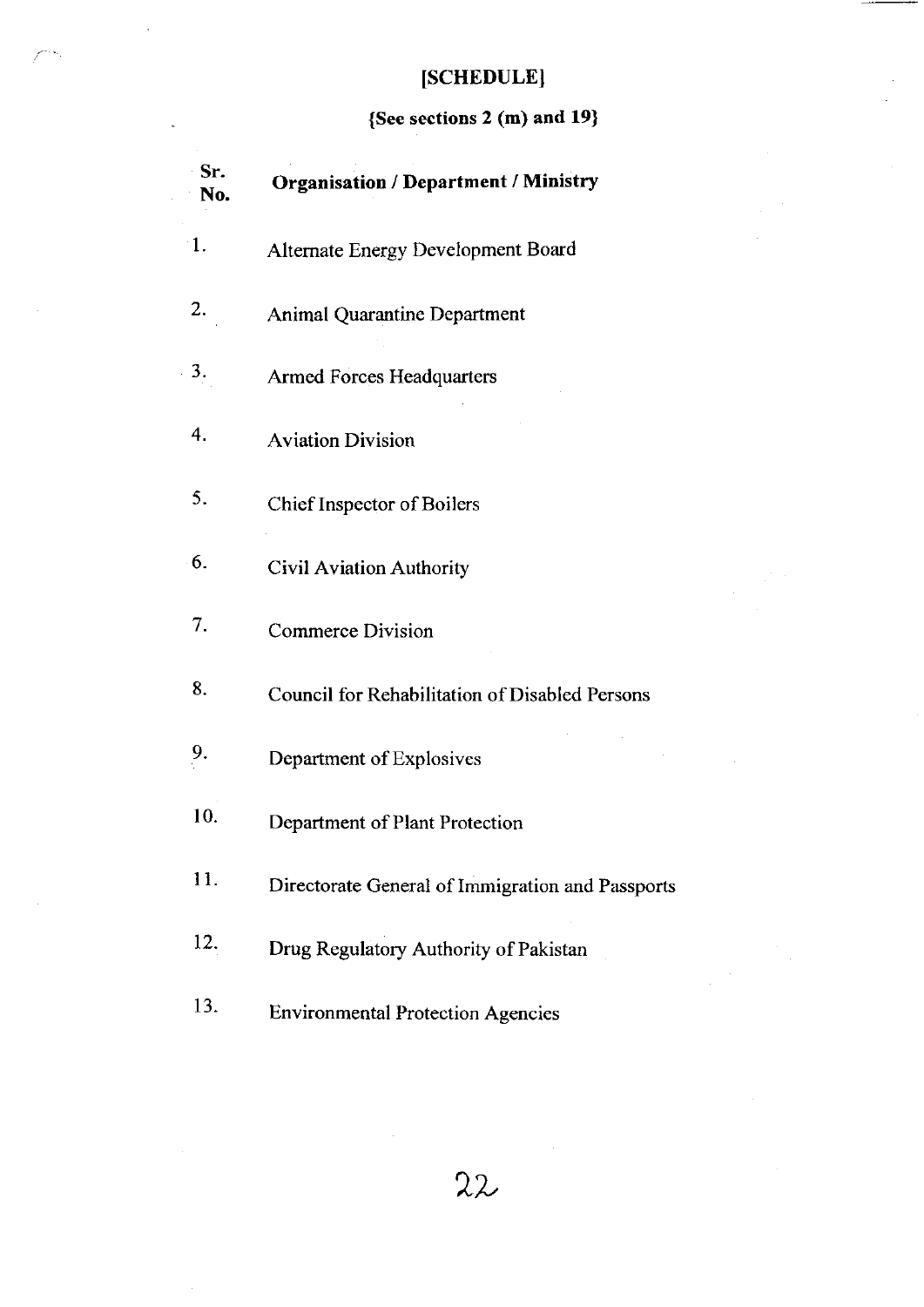| 14. | <b>Engineering Development Board</b>                   |
|-----|--------------------------------------------------------|
| 15. | <b>Export Processing Zones Authority</b>               |
| 16. | Federal Seed Certification and Registration Department |
| 17. | <b>Fisheries Development Board</b>                     |
| 18. | Forestry Wing, Ministry of Climate Change              |
| 19. | <b>Gwadar Port Authority (GPA)</b>                     |
| 20. | <b>Intellectual Property Organisation</b>              |
| 21. | Karachi Port Trust (KPT)                               |
| 22. | Licensed Ports, Dry Ports, Terminal Operators, etc     |
| 23. | Marine Fisheries Department                            |
| 24. | Mercantile Marine Department                           |
| 25. | Ministry of Maritime Affairs                           |
| 26. | Ministry of Climate Change                             |
| 27. | Ministry of Defence                                    |
| 28. | Ministry of Defence Production                         |
| 29. | Ministry of Foreign Affairs                            |

23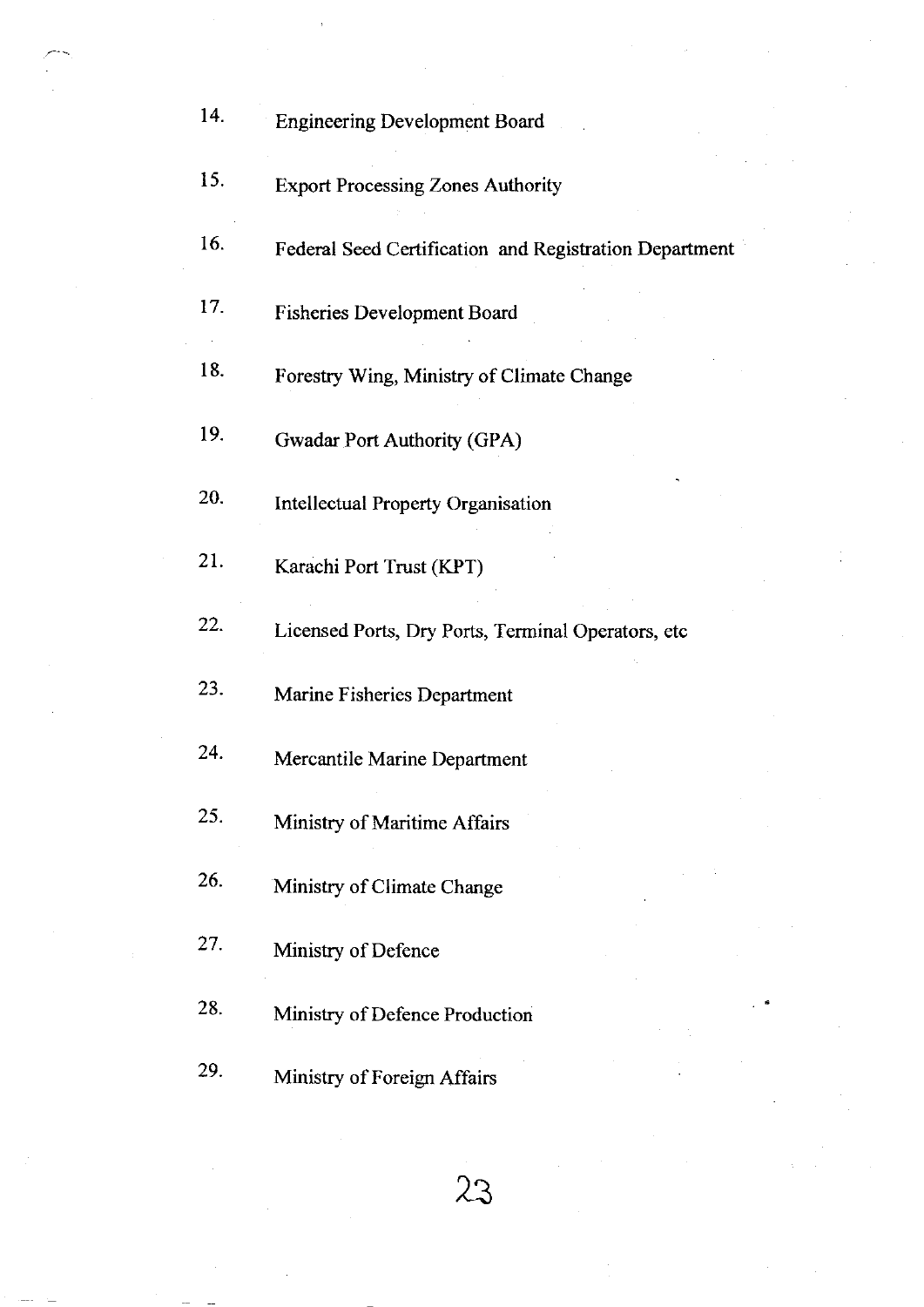| 30. | Ministry of Interior |
|-----|----------------------|
|-----|----------------------|

- 31. Ministry of National Health Services, Regulations and Coordination
- 32. Ministry of Production, Industries and Special Initiatives
- <sup>33</sup>' Motor Registration and Excise Authorities
- 34' Narcotics Control Division
- 35. National Council for Conservation of Wildlife, Ministry of Climate Change
- 36' National Ozone Unit, Ministry of Climate Change
- 37. National Rifle Association of Pakistan and Gun Club Islamabad
- <sup>3</sup>8' National Tariff Commission
- 39. National and Provincial Disaster Management Authority
- 40. Oil and Gas Regulatory Authority (OGRA) and Hydrocarbon Development Institute of Pakistan
- 4l Oil Companies Advisory Committee (OCAC) and Ministry of Energy
- 42' Pakistan Cotton Standards lnstitute
- 43' Pakistan Council of Scientific and Industrial Research
- 44' Pakistan Electronic Media Regulatory Authority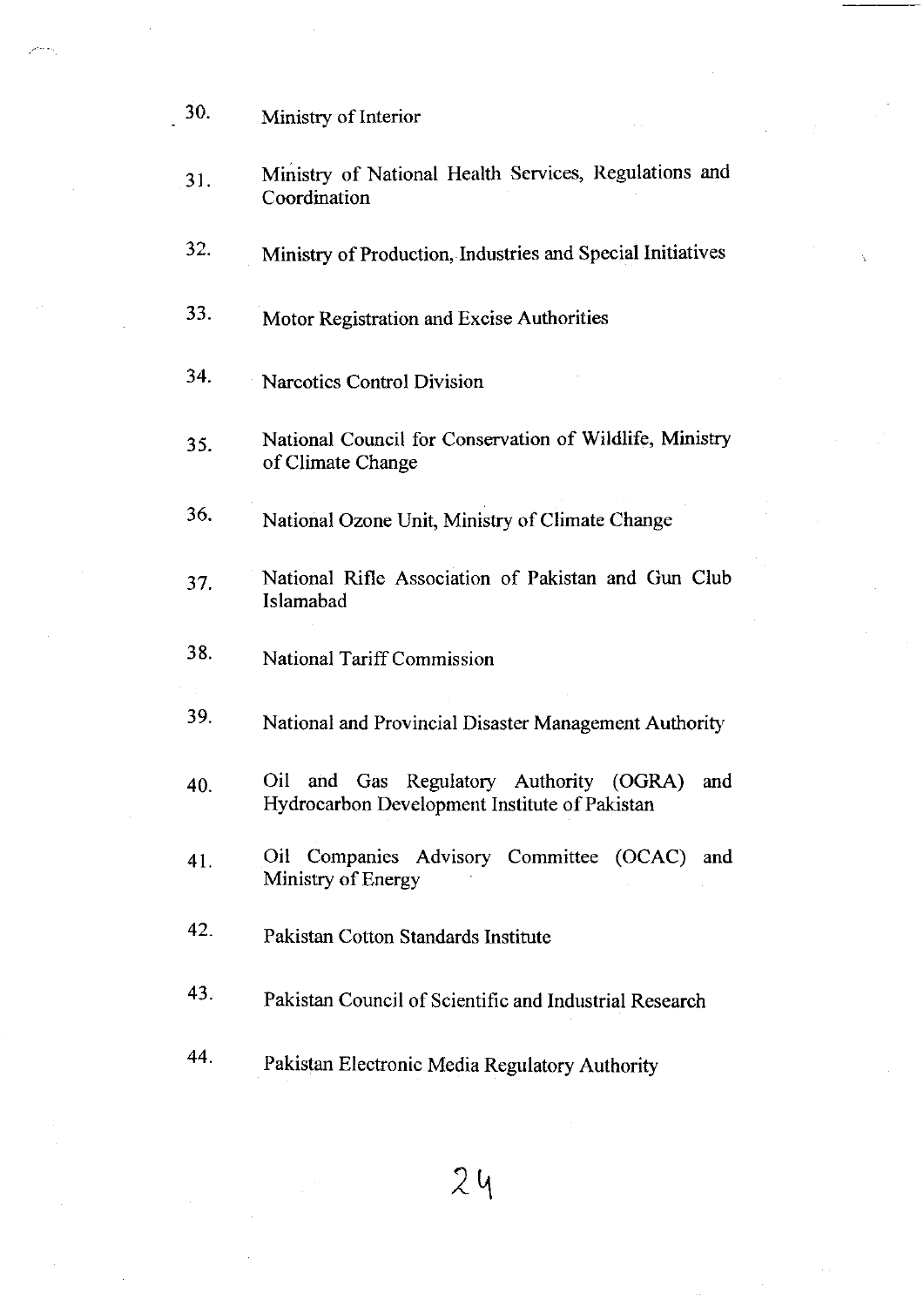| 45. | Pakistan Engineering Council                                                       |
|-----|------------------------------------------------------------------------------------|
| 46. | Exploration and Production<br>Companies<br>Pakistan<br><b>Advisory Committee</b>   |
| 47. | Pakistan Gems and Jewelry Development Corporation                                  |
| 48. | Pakistan Mint                                                                      |
| 49. | Pakistan Nuclear Regulatory Authority                                              |
| 50. | Pakistan Security Printing Corporation and Security<br>Papers Limited              |
| 51. | Pakistan Standards and Quality Control Authority                                   |
| 52. | Pakistan Stone Development Company                                                 |
| 53. | Pakistan Telecommunication Authority                                               |
| 54. | Pakistan Television Corporation<br>and Ministry of<br>Information and Broadcasting |
| 55. | Pakistan Tobacco Board                                                             |
| 56. | Port Qasim Authority (PQA)                                                         |
| 57. | <b>Provincial Archeology Departments</b>                                           |
| 58. | <b>Provincial Revenue Authorities</b>                                              |
| 59. | Provincial Secretary Health                                                        |

TN.

 $\frac{1}{2} \left( \frac{1}{2} \right)$ 

 $\frac{1}{2}$ 

 $\frac{1}{2}$ 

2S

 $\frac{1}{\sqrt{2}}$ 

l.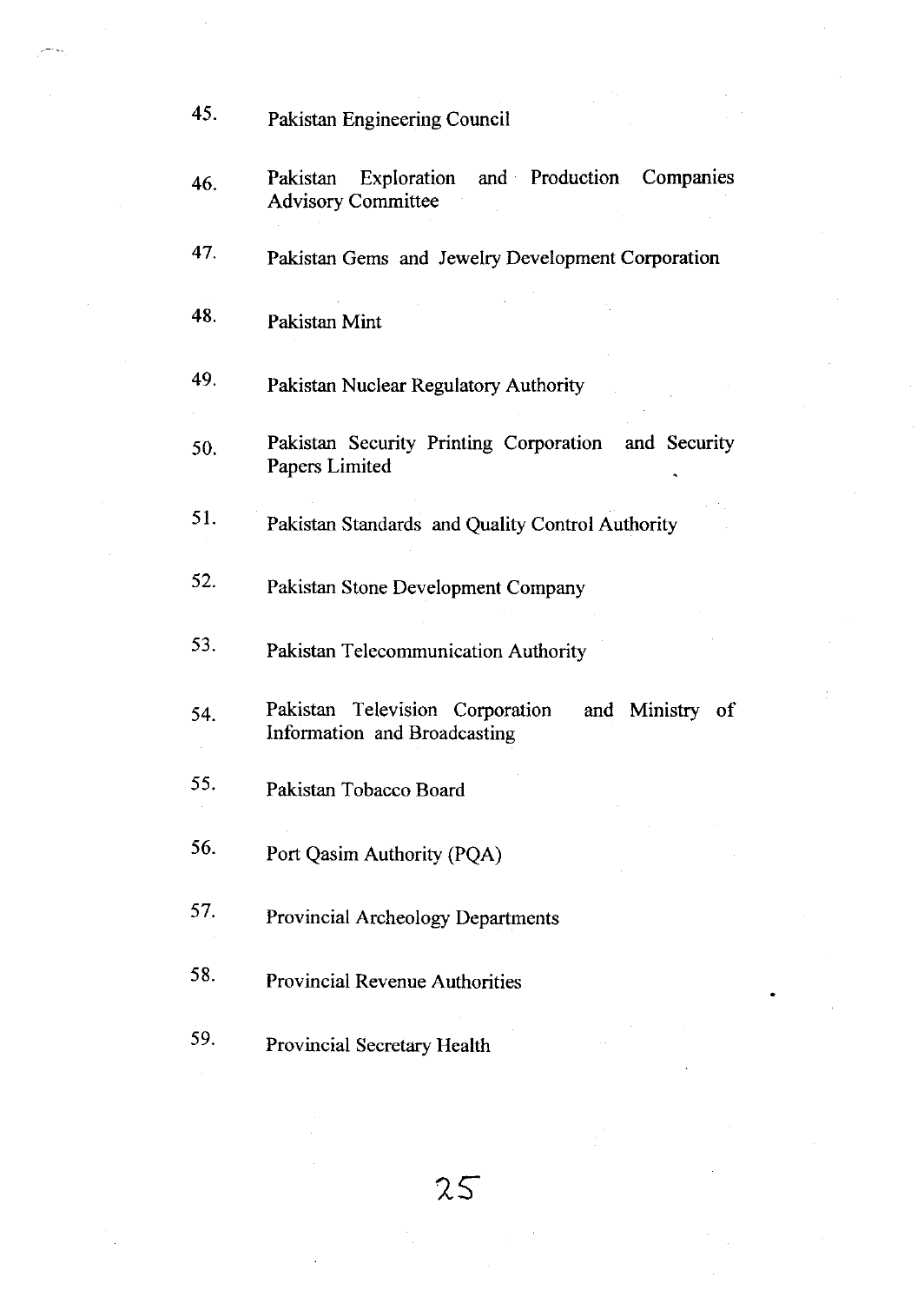|  | 60. | Provincial Wild Life Departments                                        |
|--|-----|-------------------------------------------------------------------------|
|  | 61. | Public Health Agencies                                                  |
|  | 62. | Relief Cell, Cabinet Division                                           |
|  | 63. | <b>Sialkot Material Testing Laboratory</b>                              |
|  | 64. | <b>State Bank of Pakistan</b>                                           |
|  | 65. | Strategic Exports Division (SECDIV), Ministry of<br>Foreign Affairs     |
|  | 66. | <b>Surgeon Generals of Armed Forces</b>                                 |
|  | 67. | Survey of Pakistan                                                      |
|  | 68. | <b>Textile Division</b>                                                 |
|  | 69. | The Board of Investment                                                 |
|  | 70. | The Chief Commissioner of the Afghan Refugees                           |
|  | 71. | The Federal Board of Revenue                                            |
|  | 72. | The Live Stock Wing, Ministry of National Food<br>Security and Research |
|  | 73. | Trade Development Authority of Pakistan                                 |
|  | 74. | Trading Corporation of Pakistan                                         |